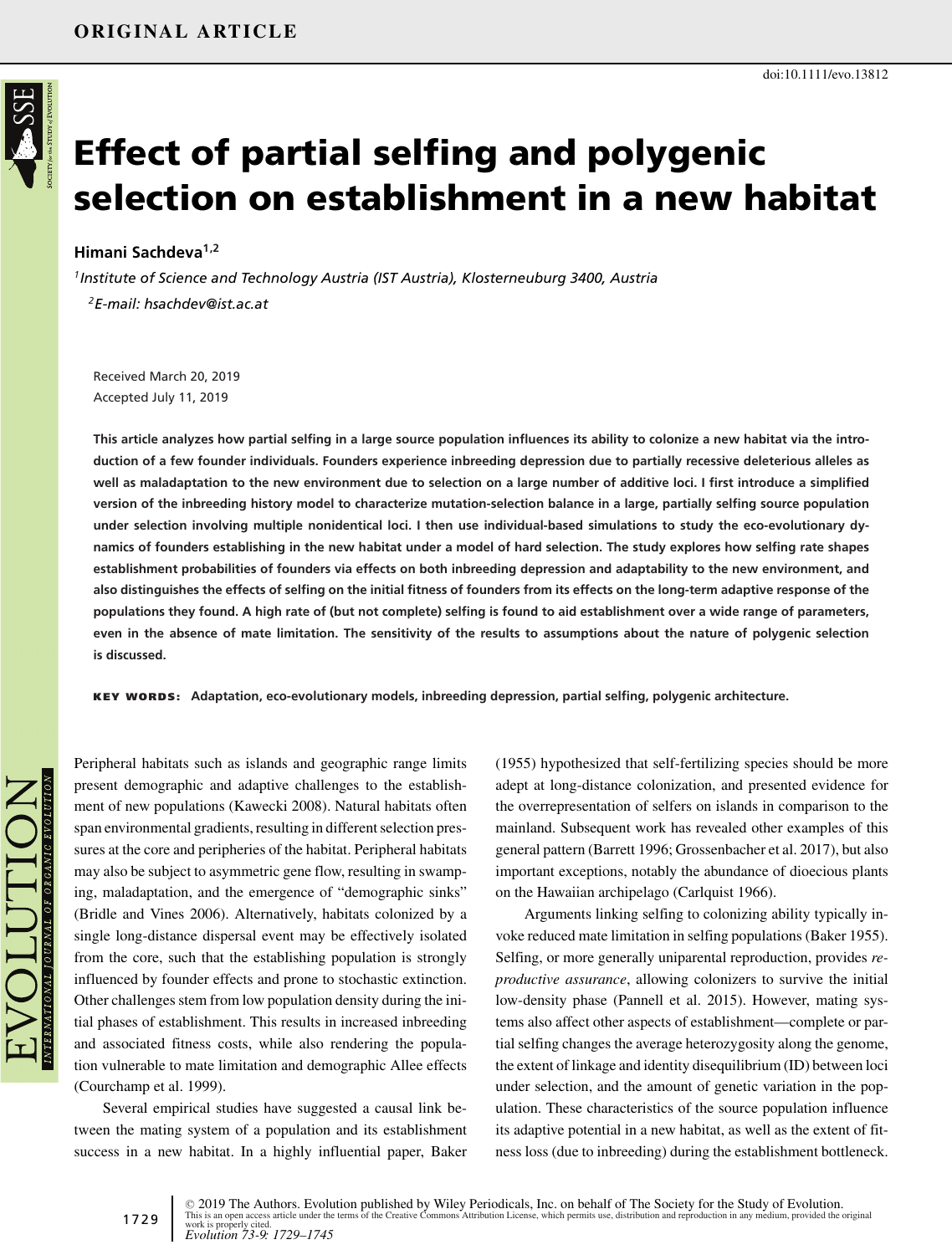Further, mating systems modulate outbreeding depression in the establishing population in the face of recurrent, maladaptive gene flow from the core habitat and thus, may themselves evolve under selection during establishment.

Given the many and possibly conflicting effects of mating system on establishment, theoretical models can play a crucial role in clarifying the range of environmental conditions and genetic parameters for which mating strategies such as increased selfing augment establishment success (Glémin and Ronfort 2013; Uecker 2017). An important challenge is to integrate polygenic architectures that often underlie adaptation into eco-evolutionary models that consider how population size and genotypic frequencies coevolve.

Most theoretical work on polygenic adaptation during range expansions or the colonization of new habitats has focused on *randomly mating* populations (Kirkpatrick and Barton 1997; Polechova and Barton 2015; Tufto 2001; Barton and Etheridge 2018). These models give insight into whether and how interactions and associations between loci—generated either by selection or due to mixing of diverged populations—impact evolutionary dynamics during establishment.

However, selfing and other forms of nonrandom mating also generate strong multilocus associations, which have several effects on a population under selection. First, correlations between homozygosity at different loci cause most deleterious alleles to be masked from selection in outcrossing and weakly selfing populations, but efficiently purged at higher selfing rates. Thus, allele frequencies and inbreeding depression exhibit a nonlinear dependence on the selfing rate, especially when deleterious alleles are nearly recessive and the total mutation rate is high (Lande and Schemske 1985; Lande et al. 1994). Second, selfing reduces heterozygosity and the within-family variance of quantitative traits, while increasing their between-family variance (Wright 1951). Although the precise effect of selfing on quantitative trait variation depends on the nature of selection and the genetic architecture of the selected trait (Charlesworth and Charlesworth 1995; Kelly 1999; Lande and Porcher 2015), adaptive response from quantitative variation is expected to be generally different in selfed versus outcrossed populations.

In this article, I investigate how selfing within a large source population (e.g., on a mainland) influences its ability to colonize a new habitat (such as an island) in a scenario where the establishing population experiences both inbreeding depression and maladaptation to the new habitat due to selection on a large number of loci. For simplicity, environmental adaptation and inbreeding depression are assumed to be affected by two *different* sets of unlinked loci. Alleles at the first set of loci have partially recessive effects and are unconditionally deleterious on both the mainland and the island. Alleles at the second set of loci have co-dominant effects and additively determine a trait, which is under environment-dependent selection. The environmental trait is assumed to be under directional selection on both the mainland and island, but in opposite directions. The implications of these assumptions are explored in detail in the Discussion section.

The study has two parts: I first use a simplified version of the inbreeding history model (IHM) (Kelly 2007) to characterize mutation-selection balance involving non-identical, unlinked loci under multiplicative selection in a large, partially selfing source population. The focus is on elucidating the extent to which associations between loci are explained by differences in *recent* selfed versus outcrossed ancestry of individuals.

In the second part, I explore how the genetic composition of a large source population influences establishment probabilities on the island, following the introduction of a few founder individuals from the source. Successful establishment requires that the population both survive a transient increase in genetic load (due to higher inbreeding in small populations that generates homozygous combinations of recessive alleles) and adapt (via a response from existing genetic variation or new mutations). The goal is to understand how selfing within the source population affects both these aspects of establishment, and explain the resulting dependence of establishment probabilities on selfing rate. Another goal is to distinguish the effect of selfing on the *initial fitness* of founders from its effect on how variable and inbred their descendants are, which determines the long-term *adaptive potential* of the population.

The interplay between partial selfing and polygenic selection in large populations has been analyzed via different theoretical approaches (Kondrashov 1985; Charlesworth et al. 1990, 1991; Lande et al. 1994; Kelly 1999, 2007; Roze 2015; Lande and Porcher 2015; Abu-Awad and Roze 2018). A key challenge is to find tractable and accurate approximations for the multilocus associations that emerge due to partial selfing even in the absence of linkage. Roze (2015) and Abu-Awad and Roze (2018) derive analytical expressions for allele frequencies (under various selection models) by assuming that these are only affected by *pairwise* associations between loci. This analysis is thus applicable when selective interference between loci (and resultant multi-locus disequilibria) are not too strong, but becomes inaccurate for genome-wide mutation rates *U* much higher than typical selective effect *hs* of deleterious alleles (see fig. 4 in Roze 2015).

An interesting approach by Kelly (1999, 2007) classifies individuals according to their *selfing age*, that is, the number of generations of continuous selfing in the lineage leading up to the individual. The partially selfing population can then be viewed as a structured population consisting of groups or cohorts of individuals of different selfing ages. Kelly (2007) used this approach to model identical loci subject to partially recessive, deleterious mutations. He derived recursions for the mean and variance of (and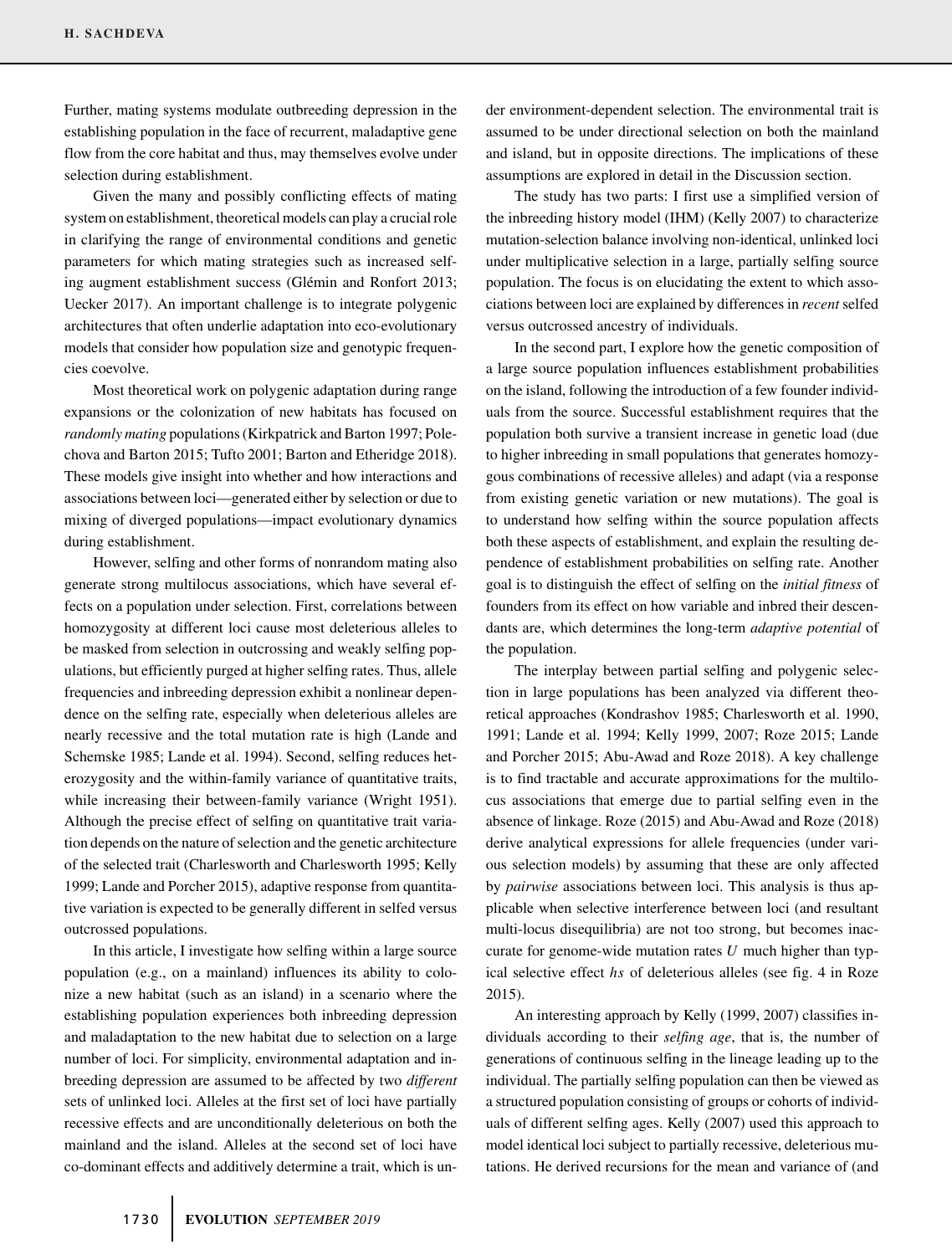the correlation between) the number of loci that are homozygous and heterozygous for the deleterious allele within each selfing age cohort by assuming that associations, that is, linkage and identity disequilibria *within* cohorts are weak. The underlying assumption is that in the absence of linkage and epistasis, inbreeding coefficients vary between individuals of a population mostly due to differences in (recent) selfing history.

The present work employs a simpler approximation that neglects disequilibria within cohorts altogether, but accounts for population-wide disequilibria that emerge due to differences in average allele frequencies or average homozygosity between cohorts. This approximation is thus slightly less accurate than that of Kelly (2007), but has the advantage of yielding simpler recursions that are easily generalized to describe *nonidentical* loci. As shown below, ignoring associations within cohorts yields reasonably accurate predictions for allele frequencies, pairwise associations between loci, and mean fitness and inbreeding depression in the population across a range of parameters. This also allows us to predict the genetic composition of source populations with different selfing fractions, without directly simulating large numbers of individuals with many selected loci.

Although the effects of inbreeding *during* establishment have been studied in recent theory (Barton and Etheridge 2018), the implications of having systematic deviations from panmixia in the source population itself remain largely unexplored. Dornier et al. (2008) consider how inbreeding depression and Allee effects shape the establishment potential of partially selfing populations by assuming a fixed level of inbreeding depression. However, as demonstrated below, establishment success depends on the interplay between inbreeding depression and the fitness of founders, which are correlated in a complex way when the total genomic mutation rate is high. Moreover, establishment often involves adaptation to a new environment via response from quantitative genetic variation. Modeling source populations with complex genetic architectures and nonrandom mating is thus an important step toward understanding more realistic population establishment or evolutionary rescue scenarios.

As the focus is on understanding how selfing affects establishment probability via the genetic composition of founding individuals subject to polygenic selection, we will only model a single bout of migration. Thus, we do not investigate how selfing affects outbreeding depression or heterosis, which may, however, play a role when the establishing population is subject to continuous gene flow from a divergent source population. Further, the analysis will focus on *initial* establishment: this distinction is important, since selfing may have different effects in small and growing versus large and equilibrated populations. Finally, selfing rates on the island are assumed to be the same as in the source population. Thus, the model does not allow for mating system evolution or plasticity in the new habitat, which could, however, be important during the establishment of natural populations (Peterson and Kay 2014).

# *Model and Methods* **SOURCE POPULATION**

Consider a large, partially selfing source population with *N* diploid, hermaphroditic individuals. Each individual genome has *L <sup>A</sup>* loci (referred to as additive loci henceforth), which undergo mutation between two alternative alleles with *co-dominant* effects, and  $L_R$  loci (referred to as recessive loci), which undergo mutation to deleterious alleles with *partially recessive* effects. The codominant alleles contribute additively to a trait *z* under directional selection. All loci are unlinked, and there is no epistasis between loci. Mutation between the two alternative allelic states occurs at rates  $\mu_A$  and  $\mu_B$  per locus per generation for the additive and partially recessive loci, respectively.

Individual fitness is given by  $W = \exp[-\beta_0(z - z_{\min}))$  –  $s \sum_{i=1}^{L_R} (X_i + hY_i)$ . Here, the summation is over  $L_R$  recessive loci, each of which has selective disadvantage *s* (when homozygous for the recessive allele) and dominance coefficient *h*, with  $h$  < 1/2. The variables  $X_i$  and  $Y_i$  are equal to 1, respectively, if the individual is homozygous or heterozygous for the recessive allele at locus *i*, and zero otherwise. For simplicity, effect sizes are also assumed to be the same at each additive locus contributing to the trait *z*: alternative alleles make contributions  $-\alpha/2$  or  $\alpha/2$ , where α is arbitrarily set to  $1/\sqrt{L_A}$  according to the usual quantitative genetics convention. The trait value *z* thus ranges from  $z_{\text{min}} = -\alpha L_A$  to  $z_{\text{max}} = \alpha L_A$ , and the strength of selection per allele at each additive locus is  $\tilde{s}_0 = \beta_0 \alpha$ . It will sometimes be convenient to use the negative log fitness  $G = -\ln(W)$ , that is, the genetic load associated with an individual, which is the sum of two components:  $β_0(z - z_{min})$  and  $s \sum_{i=1}^{L_R} (X_i + hY_i)$ .

Generations are assumed to be nonoverlapping. The life cycle in each generation consists of mutation, followed by selection, and then mating via partial self-fertilization (in which a fraction  $r<sub>s</sub>$  of individuals self). Because fitness is *multiplicative* across both types of loci, and loci are unlinked, there should be no multilocus associations in a sufficiently large population that is either purely outcrossing  $(r_s = 0)$  or purely selfing  $(r_s = 1)$ . However, partial selfing  $(0 < r_s < 1)$  generates associations between allelic states (linkage disequilibrium [LD]) as well as between homozygosity (ID) at different loci even in the absence of epistasis, linkage, and drift (Weir and Cockerham 1973).

# *Identity and Linkage Equilibrium within Cohorts (ILEC) approximation*

Associations arise due to differences in selfing histories and the resultant variation in homozygosity across individuals in a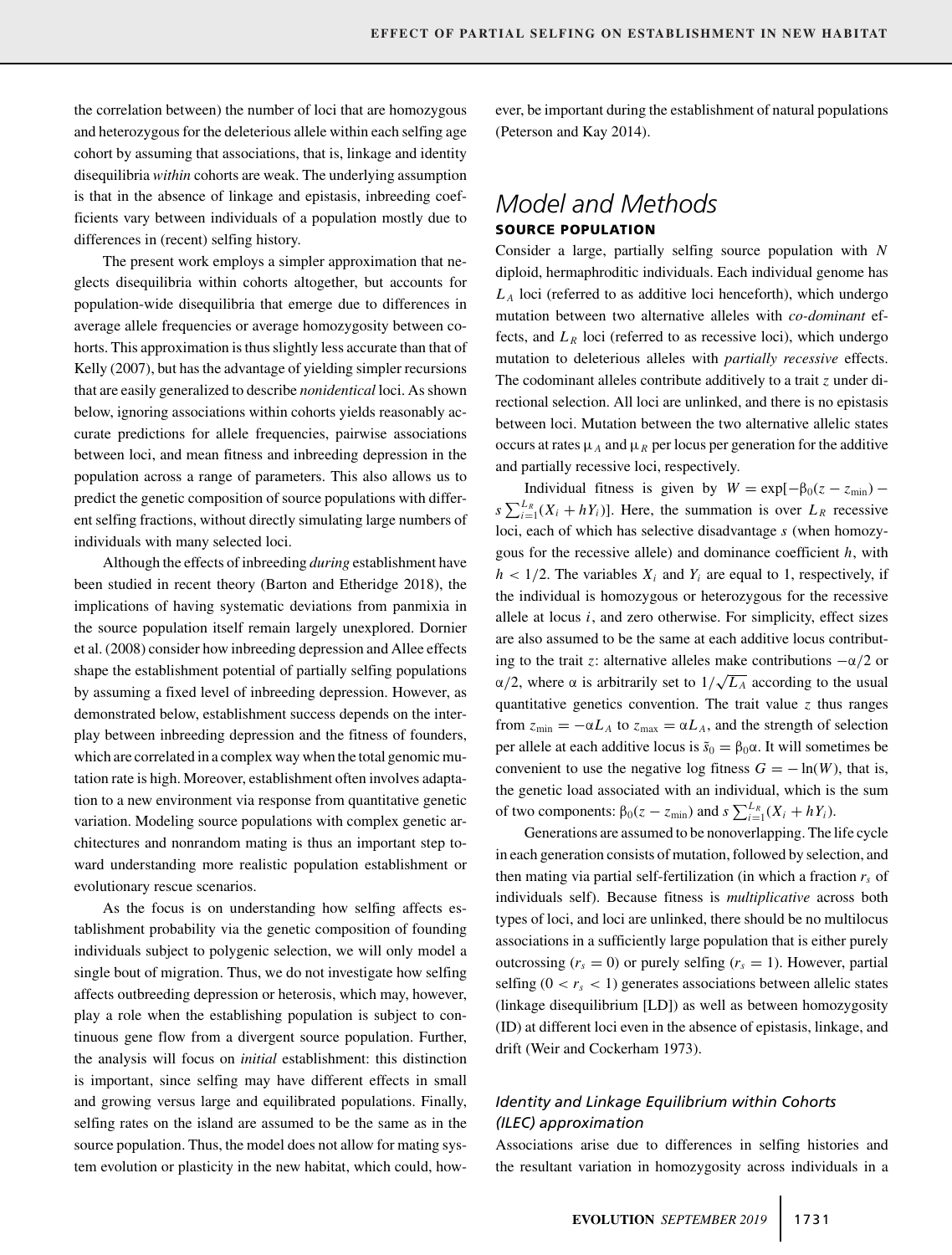partially selfing population. Following Kelly (2007), we can define the *selfing age* of an individual as the number of generations back to its most recent outcrossing ancestor, or equivalently, the number of generations of continuous selfing in the lineage leading up to the individual. Thus, an individual produced by outcrossing in the present generation has selfing age 0, the selfed offspring of a parent produced via outcrossing in the previous generation has selfing age 1, and so on. Individuals with higher selfing ages have higher homozygosity on average.

Let the proportion of individuals with selfing age  $i$  be  $f_i$ , and the average frequency of homozygous loci (with two "1" alleles) among these individuals be  $p_{11}^{(i)}$ . By assuming that genotypes of different loci are uncorrelated *within* any cohort, we can express the ID between a pair of loci (of the same type) across the whole population as (Supporting Information):

$$
(ID)_{pair} = \left[ \sum_{i} \sum_{j < i} f_i f_j \left[ p_{11}^{(i)} - p_{11}^{(j)} \right]^2 \right] / p^2 (1 - p)^2 \tag{1}
$$

Here, the double summation is over all possible pairs of selfing ages. The normalization (denominator) term involves *p*, the population-wide frequency of the "1" allele. Thus, populationwide disequilibria arise due to the presence of cohorts with different average homozygosities and allele frequencies per locus, even when there are no associations within cohorts.

In general, each cohort is itself characterized by some population structure— for instance, the cohort with selfing age zero consists of outcrossed offspring of parents with diverse selfing histories (and hence slightly different allele frequencies), which generates LD within this cohort. However, the present approximation neglects all such multilocus associations (LD and ID) within a cohort. Then the state of the population is completely specified by the fraction  $f_i$  of individuals belonging to cohort  $i$ , the frequencies of homozygous and heterozygous additive loci (denoted by  $p_{11,A}^{(i)}$  and  $p_{01,A}^{(i)}$ , respectively) within the *i*th cohort, and the corresponding frequencies  $p_{11,R}^{(i)}$  and  $p_{01,R}^{(i)}$  for partially recessive loci. This will be referred to as ILEC approximation to distinguish it from the IHM introduced by Kelly (2007). Note that the latter also accounts for weak, pairwise disequilibria within cohorts.

Under the ILEC approximation, the evolution of the partially selfing population is described by specifying how the proportions *f<sub>i</sub>* and the frequencies  $p_{11, A}^{(i)}$ ,  $p_{01, A}^{(i)}$ ,  $p_{11, R}^{(i)}$ , and  $p_{01, R}^{(i)}$  change due to mutation, selection, and partial selfing in each generation (Supporting Information Section S1 ). These *deterministic* equations ignore allele frequency changes due to drift, as well as stochastic fluctuations of the proportions  $f_i$ , and are thus only applicable for large source populations. These equations are iterated until equilibrium is attained. The equilibrium frequencies within each cohort and the corresponding fractions  $f_i$  yield all populationwide disequilibria (e.g., eq. 1, see also Supporting Information),

as well as the full fitness distribution in the population, under the ILEC assumption.

#### *Individual-based simulations*

The key assumption underlying the ILEC approximation is that a single round of outcrossing is sufficient to erase most associations between loci (within the outcrossed cohort) and that residual associations can be ignored for prediction of population attributes. This assumption is tested by simulating large populations for various parameter combinations.

Simulations are initialized by independently choosing the genotype at each locus for each of the *N* individuals. The population is evolved in discrete generations as follows—first, all individuals undergo mutation, where the allelic state of each locus is flipped  $(0 \leftrightarrow 1)$  with probability  $\mu_R$  for a recessive locus and probability  $\mu_A$  for an additive locus. *N* individuals are then chosen for mating by sampling from the population (with replacement) with weights proportional to individual fitness. Each individual is allowed to self with probability  $r<sub>s</sub>$  or outcross with probability  $1 - r_s$ . For outcrossing individuals, the mating partner is chosen as before by fitness-weighted sampling. All parental individuals produce gametes via free recombination of their diploid genomes. Selfed offspring are then created by pairing gametes from the same individual and outcrossed offspring by pairing gametes from the two (different) parental individuals.

The population is evolved for a few thousand generations until allele frequencies and disequilibria attain stationary values. For each set of parameters, reliable estimates of various quantities of interest are obtained by averaging over several replicates. All statistics are measured at the end of the generation. Comparisons with individual-based simulations show that the ILEC approximation predicts detailed attributes of the source population such as pairwise disequilibria between loci, as well as the *distribution* of genetic load among individuals with reasonable accuracy, except when  $r_s$  is close to 1 (Figs. 1 and 2).

#### **POPULATION ESTABLISHMENT IN THE NEW HABITAT**

In the second part of the article, I investigate how founders from source populations with different selfing fractions colonize a new environment. As establishment typically involves a few individuals and proceeds via a small population phase, we cannot use the deterministic ILEC approximation and must simulate individuals to explicitly account for drift and demographic stochasticity.

However, founders from a large source population can still be drawn using the ILEC approximation: each founder is assigned a selfing age  $i$  with probability  $f_i$ , the proportion of individuals in cohort *i* in the source. The proportions  $\{f_i\}$  depend on selection, dominance and mutation parameters, and the selfing rate in the source population, and are obtained from the ILEC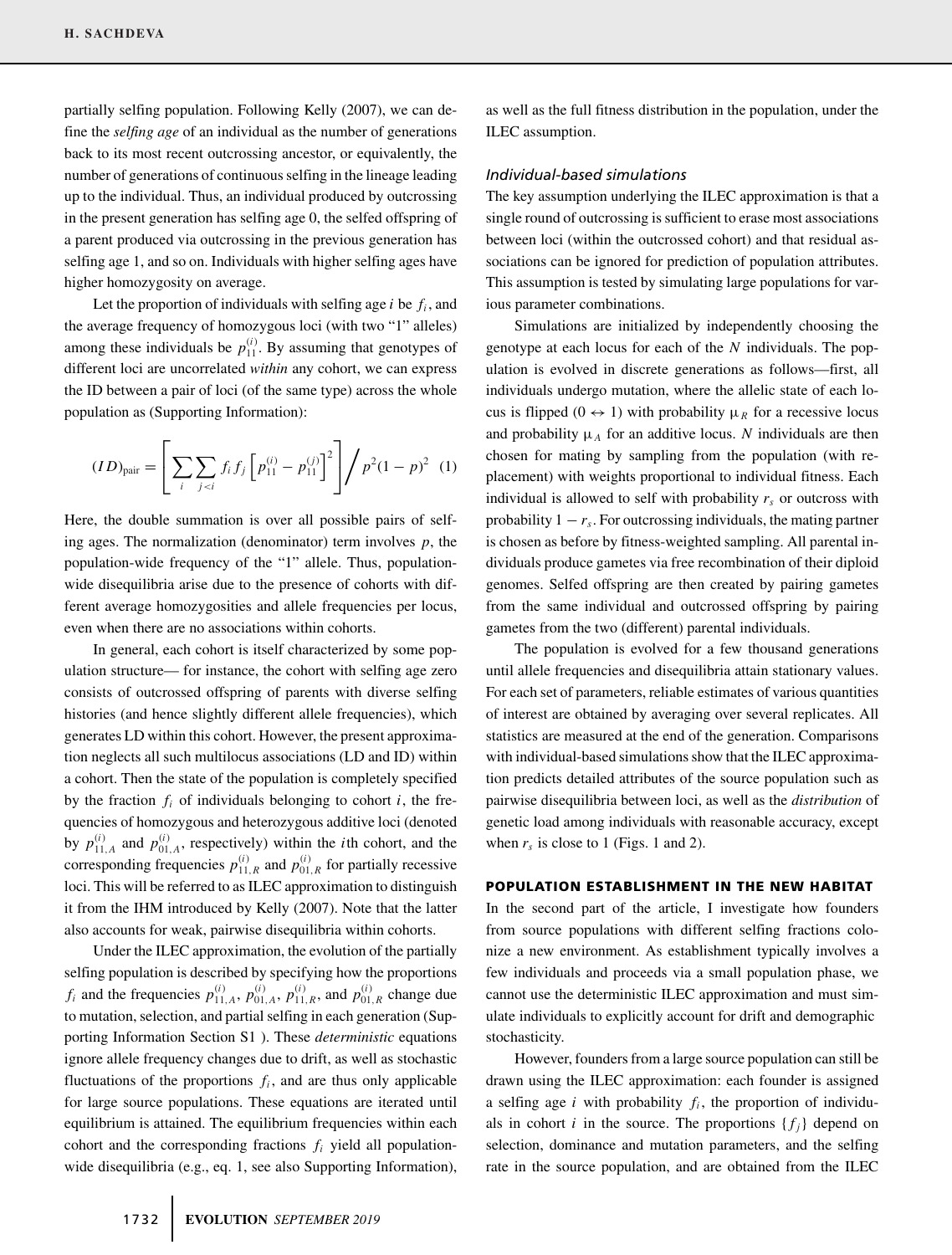

**Figure 1. (A and B) Probability of finding a deleterious allele at a partially recessive (blue) or additive (green) locus versus selfing** fraction  $r_s$ , when the genome has  $L_A$  = 1000 additive and  $L_R$  = 5000 partially recessive loci. The dominance coefficient of partially **recessive alleles is** *h* **= 0.1 in (A), and** *h* **= 0.02 in (B). All loci are unlinked. Predictions of the ILEC approximation (solid lines) agree closely with results from simulations of** *N* **= 10, 000 individuals (triangles). Dashed lines are the corresponding allele frequencies (obtained from the ILEC approximation) when only one type of locus is present—thus, the green dashed line represents additive allele frequencies in a genome with 1000 additive loci (and no recessive loci). Presence of unlinked deleterious recessive mutations inflates the frequency of the unfavorable additive allele (dashed vs. solid green lines), especially for intermediate** *rs***. However, the frequency of recessive alleles is not strongly affected by unlinked additive alleles (dashed and solid blue lines are indistinguishable in (A)). Various pairwise** identity disequilibria (ID) versus  $r_s$ , for  $h = 0.1$  (C) and  $h = 0.02$  (D). Green, blue, and red solid lines show the ILEC predictions for ID between two additive loci (ID<sub>AA</sub>), or two recessive loci (ID<sub>RR</sub>), or between an additive and a recessive locus (ID<sub>AR</sub>); triangles show the **corresponding disequilibria, as obtained from individual-based simulations of a population with** *N* **= 10,000. Dashed black line shows the neutral expectation for ID, as derived by Weir and Cockerham (1973). The mutation rate per locus is**  $\mu_A = \mu_R = 10^{-4}$ **; selection against** partially recessive deleterious alleles (in the homozygous state) is  $s = 0.05$  and against each additive allele is  $\tilde{s}_0 = \beta_0 \alpha = 0.005$ .

approximation, as described above (see also Supporting Information). Then, each of the  $L_A$  additive loci in the founder genome is independently assigned one of three possible genotypes: 00, 01/10, or 11 with probabilities  $1 - p_{01,A}^{(i)} - p_{11,A}^{(i)}$ ,  $p_{01,A}^{(i)}$  or  $p_{11,A}^{(i)}$  respectively. Here,  $p_{01,A}^{(i)}$  and  $p_{11,A}^{(i)}$  denote the frequency of additive loci that are heterozygous and homozygous for the "1" allele, within the *i*th cohort. Recessive loci are assigned genotypes similarly, that is, based on the equilibrium heterozygote and homozygote frequencies  $p_{01,R}^{(i)}$  and  $p_{11,R}^{(i)}$  in cohort *i*. Choosing genotypes independently at each locus reflects the assumption that there are no associations between loci within a cohort with a given selfing age.

Establishment is initiated by a single founder event in which  $N_0$  individuals from the source population are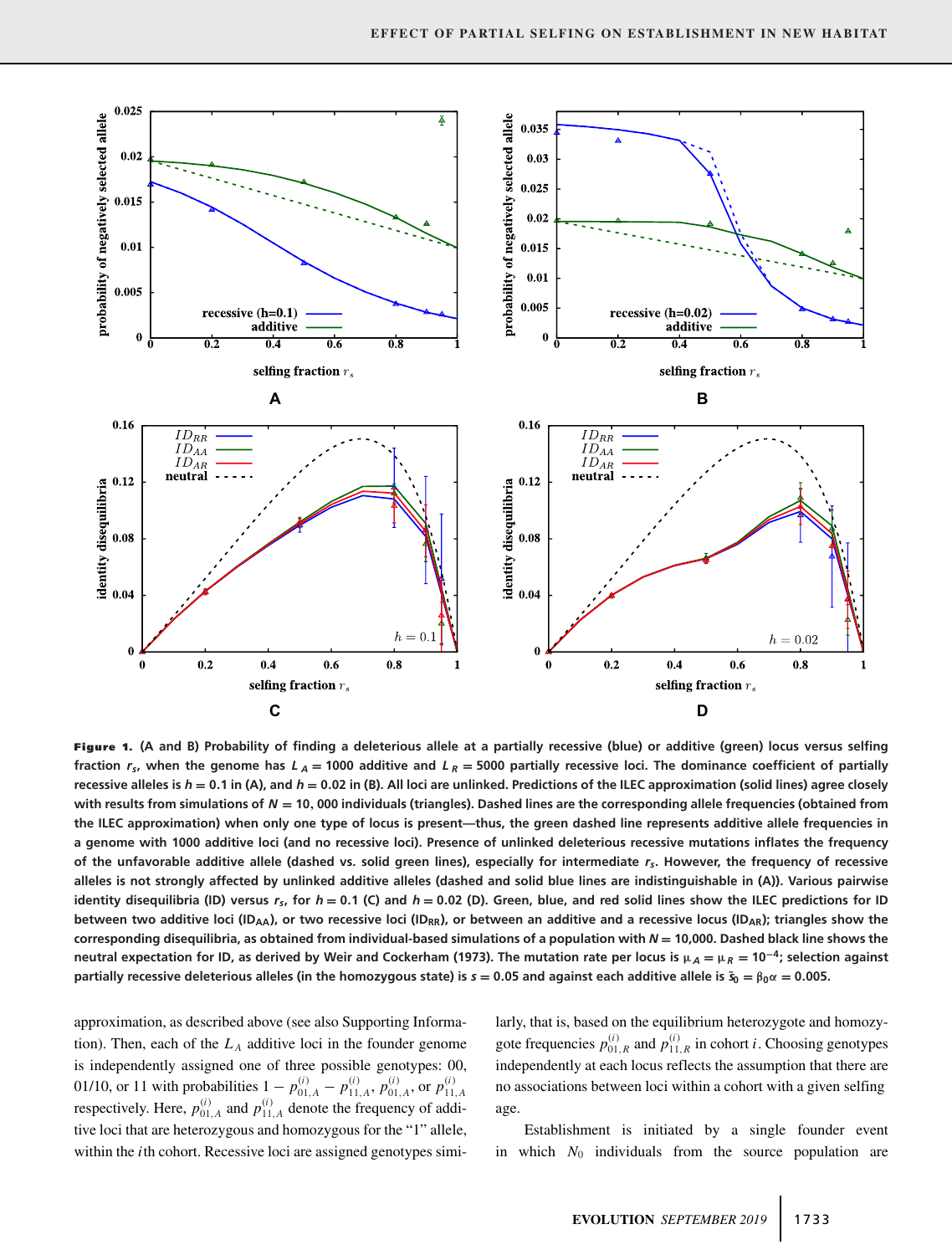

**Figure 2.** (A and B) Mean population fitness  $\overline{W}$  and inbreeding depression  $\delta$  versus selfing fraction  $r_{\rm s}$ , when the genome has  $L_A = 1000$ additive and  $L_R = 5000$  partially recessive loci. The dominance coefficient of partially recessive alleles is  $h = 0.1$  in (A), and  $h = 0.02$  in **(B). Solid lines represent predictions of the ILEC approximation, triangles depict results from simulations of** *N* **= 10, 000 individuals. (C and D) Comparison of simulation results (triangles) and ILEC predictions (lines) for the probability distributions of genetic load** *G* **(defined as negative log fitness** *G* **= − ln(***W***)) in the source population. The plots show load distributions for three different selfing fractions:**  $r_s = 0.2, 0.5, 0.8$ , and for two different dominance values of the recessive allele:  $h = 0.1$  (C) and  $h = 0.02$  (D). The distribution of G is **bimodal due to significantly higher number of homozygous deleterious, recessive alleles in the genomes of selfed versus outcrossed offspring. Mutation rates per locus are**  $\mu_A = \mu_R = 10^{-4}$ , selection against partially recessive deleterious alleles (in the homozygous state) **is**  $s = 0.05$  and the strength of selection per additive allele is  $\tilde{s}_0 = \beta_0 \alpha = 0.005$ .

introduced all at once into the new habitat. There is no subsequent immigration. The direction of selection on the additive trait is reversed in the new habitat (with respect to the source population), such that individual fitness in the new habitat is:  $\exp[-\beta_1(z_{\text{max}} - z) - s \sum_{i=1}^{L_R} (X_i + hY_i)],$  where  $\beta_1$  is positive, and is typically different from  $\beta_0$ , the selection strength in the source. Contrast this with the fitness function in the source population: although partially recessive alleles are unconditionally deleterious in both habitats, different additive alleles are favored in the new habitat versus the source. Thus, additive alleles have *environment-dependent* fitness effects. The establishing population is subject to *hard* selection in the new habitat, such that mean fitness influences population size.

Population establishment is studied via individual-based simulations. These are initialized by randomly sampling  $N_0$  founder genomes from the source population, as described above. Mutation is implemented as before. Hard selection is enforced by assuming that the total number  $N_{t+1}$  of offspring produced in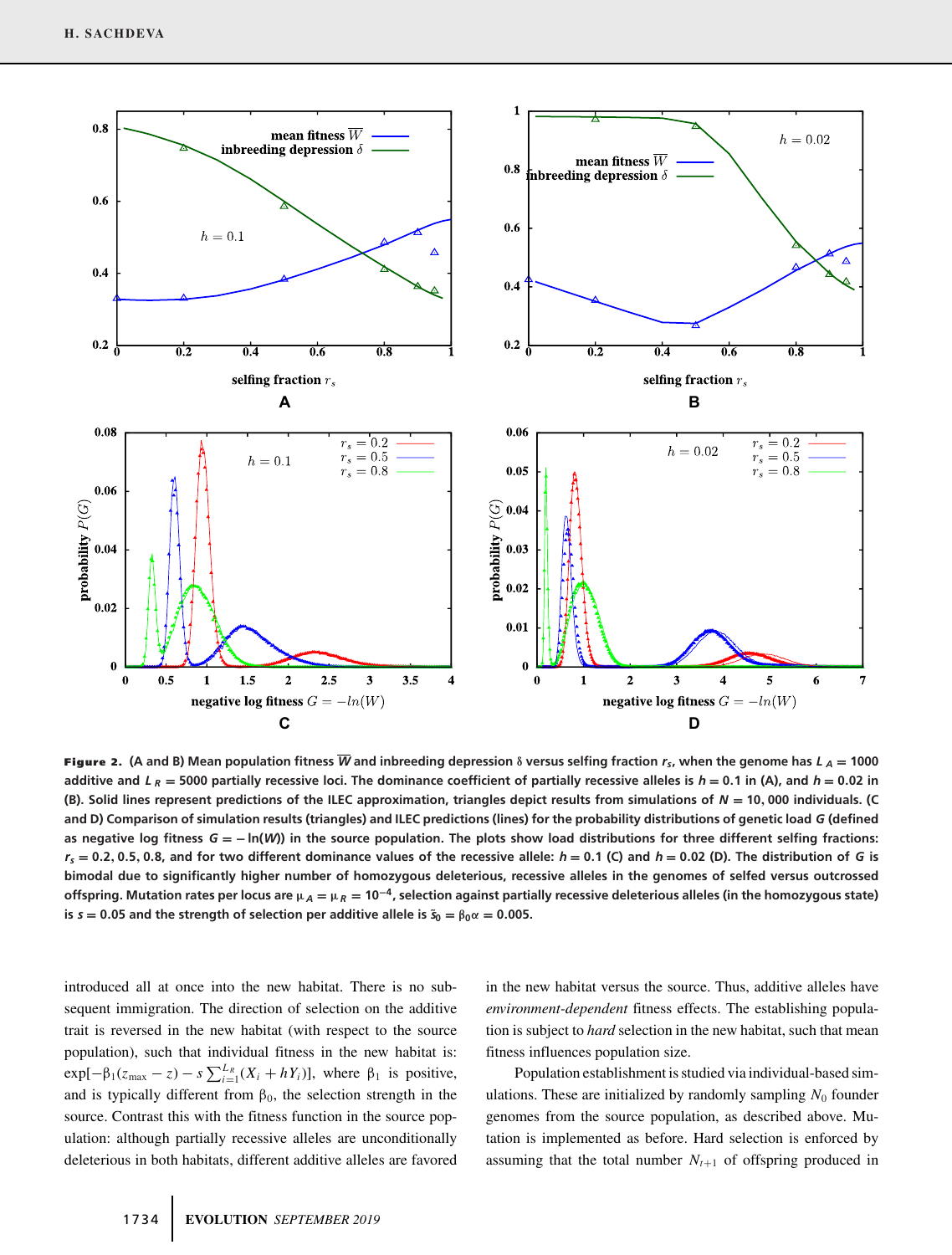generation  $t + 1$  is a Poisson-distributed random variable with mean given by  $\exp[r_0(1 - N_t/K)]\overline{W}$ . Here,  $r_0$  is the intrinsic rate of growth of the population,  $N_t$  is the number of individuals prior to selection, *K* is the carrying capacity of the new habitat, and  $\overline{W}$  is the mean population fitness, obtained by averaging over the fitness of all  $N_t$  individuals.

Each of the  $N_{t+1}$  offspring is assumed to be produced via selfing (with probability  $r_s$ ) or outcrossing (probability  $1 - r_s$ ). One (or two) parent(s) of each selfed (or outcrossed) offspring is chosen from among the  $N_t$  individuals by sampling with weights proportional to fitness. Note that if  $N_t$  is small, then the same individual may be drawn both times while sampling the two parents of an outcrossed offspring. Thus, the realized selfing fraction may be much higher than  $r_s$ —being 1 if there is a single individual in the parental generation, and approaching  $r_s$  as population size increases. Gametes are generated via free recombination, and paired to produce the next generation of individuals, as in the source population.

To assess the colonization potential of a source population,  $10^3 - 10^5$  independent colonization events are simulated. Each event involves  $N_0$  founders, independently sampled from the source. Probability of establishment in the new habitat is then computed as the fraction of "successful" establishment events among these. Establishment is considered successful if the population size is at least  $K/10$  individuals, a certain number of (here 100) generations after the founder event.

Code Availability. All simulation codes associated with this manuscript can be found at: [https://doi.org/10.5061/dryad.](https://doi.org/10.5061/dryad.8tp0900) [8tp0900.](https://doi.org/10.5061/dryad.8tp0900)

# *Results*

# **MUTATION-SELECTION BALANCE IN THE SOURCE POPULATION: ILEC APPROXIMATION**

We will first analyze attributes of a large source population (neglecting drift). Figure 1A and 1B shows the probability of finding a negatively selected allele at a locus (of each type), in an example where fitness is affected by both partially recessive and additive loci. Probabilities obtained from simulations of 10*,*000 individuals are in close agreement with allele frequencies predicted by the ILEC approximation for both  $h = 0.1$  and  $h = 0.02$ , across a range of selfing fractions.

The high rate of recessive mutations ( $U_R = 2\mu_R L_R = 1$ ) relative to the (weak) selective effect per allele  $(U_R/hs)$  equal to 200 and 1000 in Fig. 1A and 1B, respectively) results in the segregation of a large number of recessive alleles. This generates substantial fitness differences between selfed and outcrossed individuals, especially in weakly selfing populations (see also Fig. 2D). Thus, selfers tend to be significantly underrepresented (relative to the selfing fraction  $r<sub>s</sub>$ ) among parents of the next generation of offspring. This implies that most deleterious alleles are masked from selection, because selection is less effective within the outcrossing cohort as compared to selfing cohorts, especially for low  $r<sub>s</sub>$  and when the average heterozygosity is high. As a consequence of this kind of *selective interference* between alleles, deleterious alleles are purged efficiently only at high selfing fractions, when selfed individuals make a nonnegligible genetic contribution to the next generation (Lande et al. 1994). The ILEC approximation captures the threshold selfing fraction, beyond which purging is effective, with reasonable accuracy (Fig. 1B), unlike calculations that only account for pairwise disequilibria (Roze 2015).

A related effect is observed at additive loci, where the frequency of unfavorable alleles is *inflated* by unlinked deleterious recessives segregating in the population (in Fig. 1A and 1B, compare solid lines, which represent allele frequencies in a genome having both additive and recessive loci, with dashed lines that represent allele frequencies in a genome with only one type of locus). This is again a consequence of high inbreeding depression due to recessive alleles, which strongly reduces the contribution of selfed individuals to the next generation. As a result, effective selection against unfavorable additive alleles is weaker than it would be in the absence of recessive alleles. This effect is typically quite modest, and is most significant at intermediate  $r<sub>s</sub>$ , for which the mean and variance of the additive trait may increase by as much as  $20 - 25\%$  due to unlinked deleterious recessive alleles.

The ILEC approximation breaks down for finite populations with selfing fractions close to 1. In such populations, the effective population sizes  $N_e$  is strongly reduced with respect to the census size, when the total genomic mutation rate is high relative to selection, that is,  $U/s \gg 1$  (Charlesworth et al. 1993; Kamran-Disfani and Agrawal 2014). This results in significant Hill-Robertson interference between negatively selected alleles even in populations as large as 10*,*000 and the buildup of negative LD between selected alleles (Kamran-Disfani and Agrawal 2014). Thus, weakly deleterious alleles tend to drift close to fixation (due to the reduced efficacy of selection), which causes the average number of deleterious alleles per genome, as observed in simulations to be much higher than the corresponding ILEC prediction (Fig. 1A and 1B, see also Supporting Information Section S2). This reduction in  $N_e$  is not captured by the deterministic ILEC approximation.

The ILEC approximation also predicts identity and linkage disequilibria between alleles at different loci. Figure 1C and 1D compares pairwise ID obtained from simulations with the corresponding ILEC prediction, and shows that the approximation is highly accurate across a range of selfing fractions. Note that ID between two loci is largely insensitive to the type of locus, being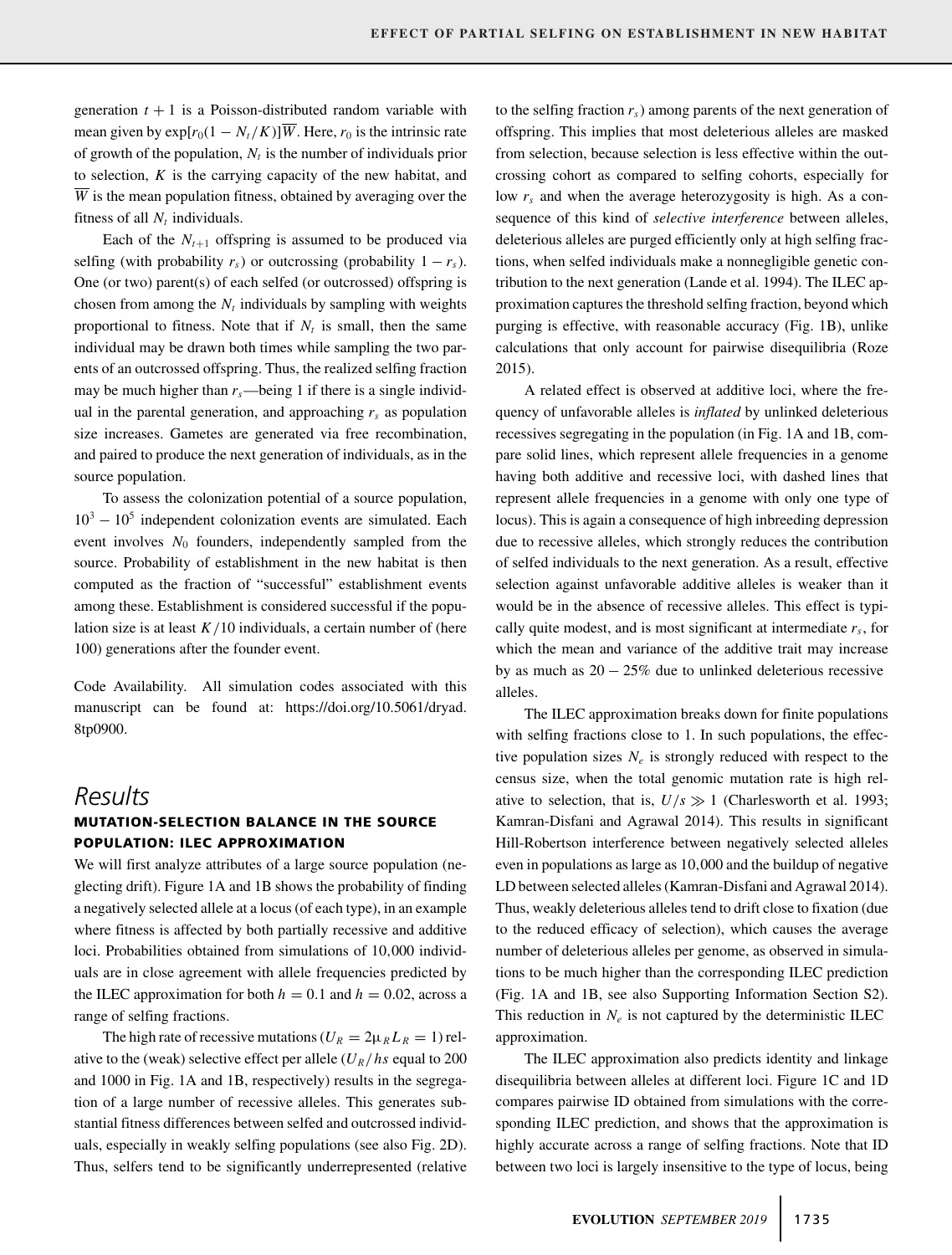the same for two additive (blue triangles) or two recessive (green) or an additive and a recessive locus (red), for a given *rs*. Moreover, ID is significantly lower than the neutral expectation (Weir and Cockerham 1973), shown via dashed lines in Fig. 1C and 1D, as genotypes that are homozygous for deleterious alleles at multiple loci are disfavored by selection. As expected, ID is strongest for intermediate selfing fractions, for which populations are maximally structured, that is, have a wide distribution of selfing ages and inbreeding coefficients. Pairwise LD is found to be negligible for these parameters (except for  $r_s \sim 1$ ) both in simulations and according to the ILEC prediction.

Figure 2A and 2B shows the ILEC prediction for the average population fitness  $\overline{W}$  and the inbreeding depression  $\delta$ , defined as  $1 - \overline{W}_{\text{self}} / \overline{W}_{\text{oc}}$  (where  $\overline{W}_{\text{self}}$  or  $\overline{W}_{\text{oc}}$  is the average fitness of a randomly chosen selfed or outcrossed individual). As before, there is good agreement between simulations (triangles) and ILEC predictions (lines) for various dominance values and selfing fractions, except close to  $r_s = 1$ . Note that  $\overline{W}$  and  $\delta$  depend on the full genotypic distribution, and are thus affected by all disequilibria (at least when selective interference between loci is strong).

For  $h = 0.02$ , population fitness is minimum at intermediate selfing fractions (Fig. 2B). An increase in  $r<sub>s</sub>$  reduces the frequency of deleterious alleles (which tends to increase fitness), while increasing the average homozygosity (which tends to reduce fitness). Because highly recessive alleles are effectively masked from selection at low selfing fractions in the selective interference  $(U_R/hs \gg 1)$  regime, the reduction in deleterious allele frequency with  $r_s$  is quite modest (Fig. 1B). Thus, increased selfing reduces fitness at low *rs* primarily by generating excess homozygosity. The ineffectiveness of selection at low *rs* is also reflected in the fact that inbreeding depression declines only beyond a threshold  $r_s$  (Fig. 2B).

We can also generate the *distribution* of load in the population using the ILEC approximation (see Supporting Information Section S1) and compare this with equilibrium distributions from individual-based simulations (Fig. 2C and 2D). Here, load is simply negative log fitness  $G = -\ln(W) = \beta_0(z - z_{\min}) +$  $s \sum_{i=1}^{L_R} (X_i + hY_i)$  and is the sum of two components, the first due to additive alleles that influence environmental adaptation and the second due to unconditionally deleterious recessive mutations. The ILEC prediction is very accurate for higher dominance  $(h = 0.1)$  but slightly less so when alleles are more recessive  $(h = 0.02)$ .

A key feature of the load distribution is that it is bimodal, with outcrossed individuals having significantly lower load due to recessive alleles than individuals with one or more generation(s) of continuous selfing in their lineage. This difference is especially marked when alleles are highly recessive and selfing fractions small or intermediate. Although average homozygosity

is different between cohorts with different nonzero selfing ages, these differences are comparable to the variance of homozygosity within a cohort. Thus, the load distributions of cohorts with different nonzero selfing ages overlap significantly, resulting in a single broad peak at high load (Fig. 2C and 2D).

#### **POPULATION ESTABLISHMENT IN THE NEW HABITAT**

To understand how selfing influences establishment in the new habitat, it is useful to first analyze scenarios where genetic load is either only due to unconditionally deleterious recessive alleles or only due to locally maladaptive additive alleles, and then consider selection on both. We will investigate establishment for a range of selfing fractions from  $r_s = 0$  to  $r_s = 0.9$ . Completely selfing ( $r_s \sim$ 1) source populations (for which drift is important and the ILEC approximation inaccurate) are not investigated, but are briefly considered in the Discussion section.

# *Establishment with environment-independent selection on recessive alleles*

In this scenario, selection acts only on recessive alleles that have selective effect *s* (when homozygous) and dominance value *h* at each locus. As *s* and *h* do not vary across environments, establishment does not involve adaptation to a new environmental optimum, but only requires that the establishing population purge the excess genetic load that arises from increased inbreeding just after colonization.

Because the  $N_0$  founder genomes are generated using the deterministic ILEC approximation, there is no identity by descent due to drift at  $t = 0$ . I further consider only those parameters  $U_R$ , *s*, and *h* for which a large source population would be viable under hard selection (for the same intrinsic growth rate  $r_0$ ). This is ensured by testing that a population with  $N_0 = 100$  individuals doubles with probability greater than 0.95 within 100 generations, for very large *K*. In principle, drift, stochastic fluctuations, and inbreeding may be significant for  $N_0 = 100$ , which makes this a rather conservative test for the viability of *large* populations.

Figure 3A shows how the establishment probability  $P_{est}$ varies with the selfing fraction  $r<sub>s</sub>$  of the source population in an example with  $N_0 = 10$  founders. Note how the dependence of *P*est on *rs* changes qualitatively with the recessivity and selective effect of alleles.  $P_{est}$  is minimum for intermediate  $r_s$  when genetic load is due to nearly recessive, weakly selected deleterious alleles. By contrast, when most segregating alleles are moderately recessive and deleterious, then  $P_{est}$  increases monotonically with  $r_s$  (ignoring  $r_s \sim 1$  behavior).

As selection pressures on the mainland and island are identical, and we have only considered parameters for which a large source population would be viable under hard selection, failure to establish must arise solely from increased inbreeding in the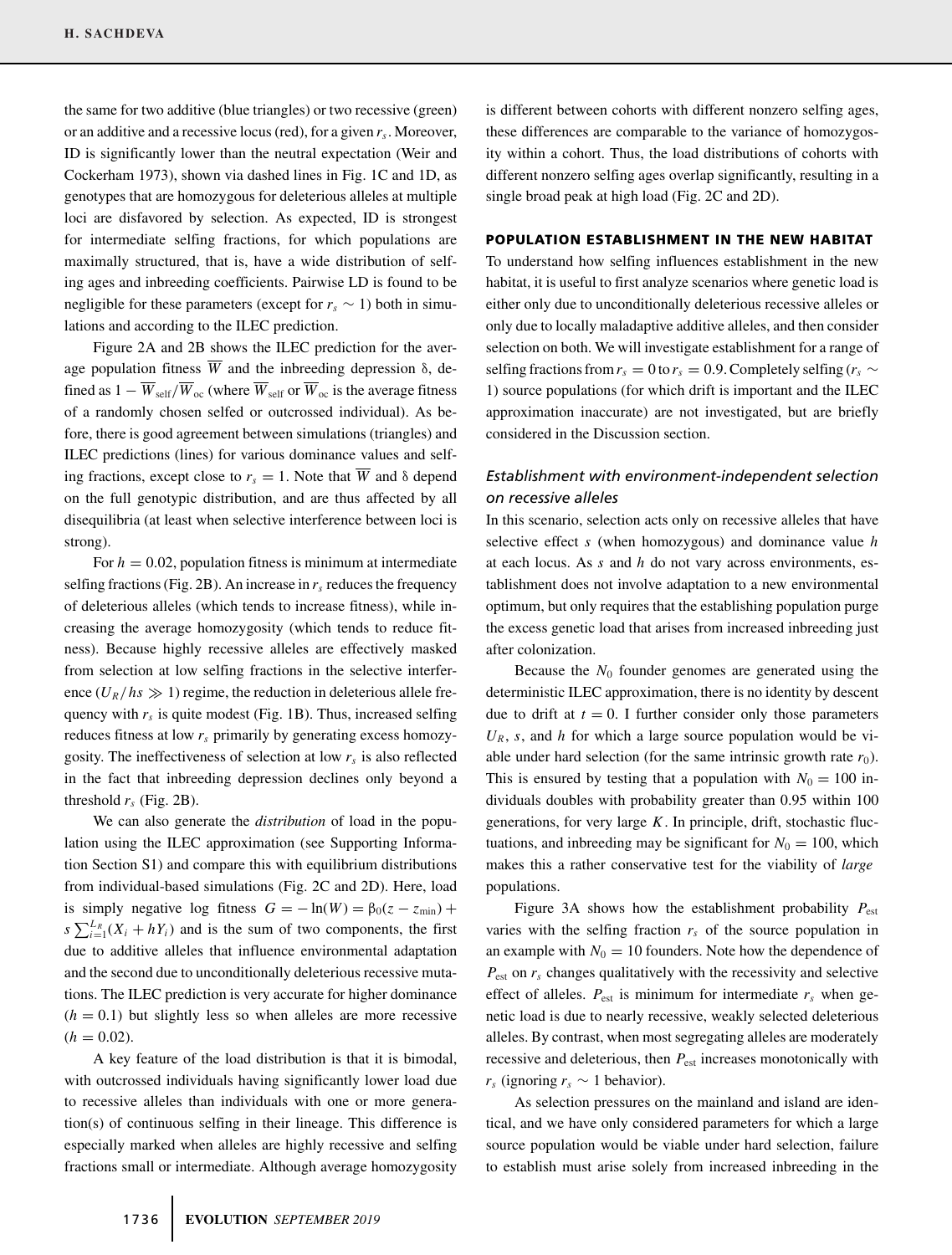

**Figure 3. Establishment scenario where selection acts only on deleterious recessive alleles with environment-independent selective effects. (A) Establishment probability** *P***est versus selfing fraction** *rs* **for different selective effects** *s* **and dominance values** *h* **of deleterious mutations.** *P***est is minimum at intermediate** *rs* **if genetic load is due to weakly selected, nearly recessive alleles, but increases monotonically** with  $r_s$  for larger h. Simulation parameters: L<sub>R</sub> = 4000,  $\mu_R$  = 10<sup>-4</sup>. (B and C)  $P_{est}$  versus (B) initial average founder fitness e<sup>ro</sup>  $\overline{W}_{founders}$  in **the new habitat and (C) inbreeding depression δsource in the source population, for different selfing fractions (represented by different** colors) and different dominance coefficients (solid lines for  $h = 0.02$ , dashed lines for  $h = 0.1$ ). The initial fitness of founders and inbreeding depression in the source are tuned by changing the total mutation rate  $U_R$ . For example, a population with  $r_s = 0.2$  and  $U_R = 0.00004$  has the same level of inbreeding depression ( $\delta_{\text{source}} = 0.5$ ) as a population with  $r_s = 0.8$  and  $U_R = 0.00011$  (with  $h = 0.02$ ). The number of founders is  $N_0 = 10$ . (D)  $P_{est}$  versus the number of founders  $N_0$ , for source populations with different  $r_s$  and different dominance values (solid and dashed lines for  $h = 0.02$  and  $h = 0.1$ , respectively). The mutation rate  $U_R$  is chosen independently for each source population such that all populations have the same mean fitness  $e^{\prime 0} \overline{W}_{\text{founders}} = 1.6$ . Simulation parameters in (B-D):  $L_R = 4000$ , *s* **= 0.02.** *P***est is the fraction of successful establishment events among 1000 independent simulation runs, each initialized by generating**  $N_0$  founders from the source population using the ILEC approximation. Growth rate is  $r_0 = 1.1$  and carrying capacity  $K = 1000$  in all **figures.**

new habitat, and cannot be due to low founder fitness. However, the extent to which inbreeding generates excess load and thus reduces establishment probability depends on both the initial fitness of founders and inbreeding depression in the source—even moderate inbreeding depression prevents establishment if the initial founder fitness is close to the threshold of viability ( $e^{r_0}\overline{W} \sim 1$ ), while very fit founders ( $e^{r_0} \overline{W} \gg 1$ ) would establish despite high inbreeding depression.

Thus, the complex dependence of  $P_{est}$  on selfing fraction reflects the underlying dependence of both initial founder fitness and the magnitude of inbreeding depression on  $r<sub>s</sub>$ . For highly recessive alleles and high genomic mutation rates  $U_R$ , fitness is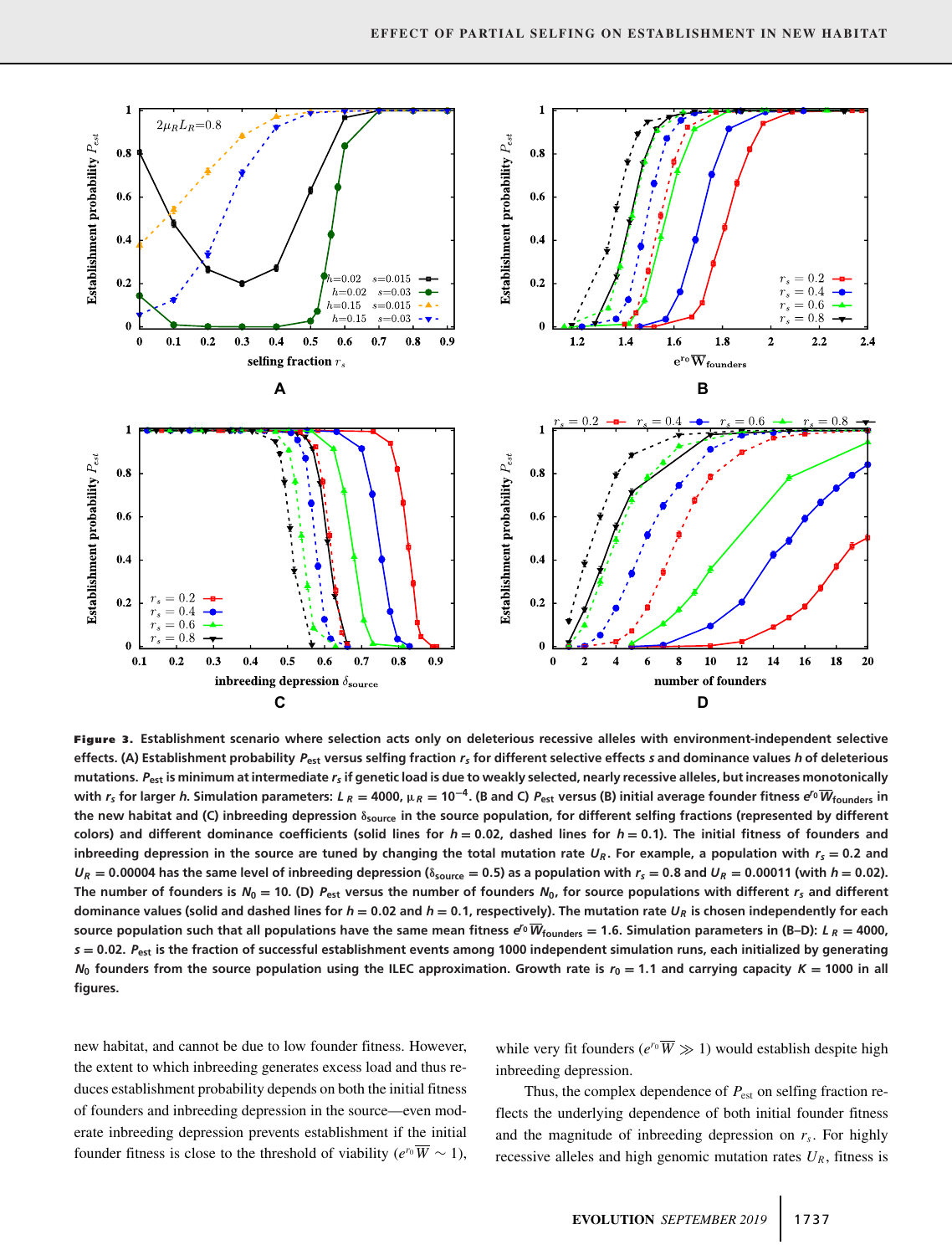minimum at intermediate selfing fractions in a large population (Fig. 2B). Moreover, inbreeding depression varies little with  $r_s$  for weak selfing. Thus, founders with intermediate *rs* are least fit and experience similar levels of inbreeding depression as founders with  $r_s = 0$ , which explains the minimum in  $P_{est}$  at intermediate  $r_s$  for  $h = 0.02$  (Fig. 3A). For less recessive alleles or lower mutation rates  $U_R$ , the average fitness of a large partially selfing population increases and the inbreeding depression decreases with  $r_s$  (Fig. 2B). Thus, outcrossing populations are at maximum disadvantage, resulting in a monotonic increase in  $P_{est}$  with  $r_s$  for  $h = 0.15$  in Figure 3A.

To further disentangle the effects of founder fitness and inbreeding depression, we can plot  $P_{est}$  as a function of  $e^{r_0} \overline{W}_{\text{founders}}$ (Fig. 3B), where  $r_0$  is the intrinsic population growth rate, and *W*founders is the average genetic fitness of founders in the new habitat, which, in this scenario, is just their mean fitness in the source. Figure 3B shows that  $P_{est}$  becomes nonzero above a threshold founder fitness, which depends on both  $r<sub>s</sub>$  and the dominance coefficient *h*. For a given *h*, the threshold fitness required for establishment decreases with  $r<sub>s</sub>$ . This simply reflects the fact that a strongly selfing population has lower heterozygosity, and hence, experiences less inbreeding load than a weakly selfing population with the same average fitness. Similarly, for a given selfing fraction, the threshold founder fitness is lower when mutations are less recessive (solid vs. dashed lines) due to the lower inbreeding depression and inbreeding load associated with higher values of *h*. The dependence on *h* is especially marked in weakly selfing populations.

It is also informative to plot  $P_{est}$  versus inbreeding depression  $\delta_{source}$  in the source population (Fig. 3C). As expected, establishment is successful only below a threshold value of  $\delta_{\text{source}}$ . Figure 3C further shows that this threshold for inbreeding depression is actually *lower* for populations with higher selfing fractions. This is due to the fact that a strongly selfing population must harbor more deleterious alleles on average and thus have lower fitness than a weakly selfing source population with the same level of inbreeding depression. Further, populations with the same selfing fraction  $r_s$  and the same level of inbreeding depression have establishment probabilities, which depend on the recessivity of alleles contributing to inbreeding depression: *Pest* is higher if alleles are *more* recessive (dashed vs. solid lines).

As the transient increase in inbreeding just after colonization depends crucially on the number  $N_0$  of founders, it is useful to consider how  $P_{est}$  varies with  $N_0$  for founders drawn from source populations, which have the same mean fitness but different selfing fractions (Fig. 3D). Consistent with 3B, high rates of selfing allow for establishment with fewer founders, because of weaker inbreeding load during the establishment bottleneck. Further,  $P_{est}$ increases more slowly with  $N_0$  for more recessive alleles, again

because of higher inbreeding load associated with smaller values of *h*.

## *Establishment with environment-dependent selection on additive alleles*

Consider now a scenario where individuals only carry loci that mutate between alternative co-dominant alleles, which additively determine a trait *z*. An individual with trait value *z* has fitness proportional to  $\exp[-\beta_0(z - z_{min})]$  in the source population, and  $exp[-\beta_1(z_{\text{max}} - z)]$  in the new habitat, where  $\beta_0$  and  $\beta_1$  are both positive. Thus, establishment is primarily constrained by maladaptation of the founders to the new environment, and is aided by the ability of the population to adapt from standing variation. Figure 4A shows how  $P_{est}$  varies with the selfing fraction  $r_s$ , following a single colonization event with  $N_0 = 10$  founders.

In the absence of deleterious recessive mutations, the frequency of the locally unfavorable additive allele is approximately  $\sim (\mu_A/2\tilde{s}_0)(2 - r_s)$  in the source population (Ohta and Cockerham 1974; see also dashed lines in Fig. 1A and 1B). Thus, stronger selfing reduces the frequency of alleles that are selected against in the source and conversely, favored in the new habitat (where the direction of selection on the additive trait is reversed). Consequently, other parameters being equal, founder fitness in the new environment falls with  $r<sub>s</sub>$ , which causes establishment probabilities to also decline with  $r_s$  (Fig. 4A). This dependence on  $r_s$  only arises close to a threshold selection strength (per allele)  $\tilde{s_1} = \beta_1 \alpha$ , for which the genetic load of founders in the new habitat, given by  $2\tilde{s}_1 L_A[1 - (\mu_A/2\tilde{s}_0)(2 - r_s)]$ , is comparable to the growth rate *r*0. Populations fail to establish, irrespective of selfing fraction, when selection in the new habitat is very strong  $(2\tilde{g}_1 L_A \gg r_0)$ . Conversely, for  $2\tilde{s}_1L_A \ll r_0$ , founders have high establishment success, irrespective of *rs*.

As before, we can ask: does selfing influence establishment probabilities predominantly via its effects on founder fitness or on the rate of adaptation of the establishing population? Figure 4B and 4C show  $P_{est}$  as a function of initial founder fitness, which is varied by changing the strength of selection in the source population, which changes the frequency of adaptive alleles among founders. Figure 4B and 4C represent, respectively, parameter combinations for which the initial growth rate of founders in the new habitat is positive ( $e^{r_0} \overline{W}_{\text{founders}} > 1$ ) or negative ( $e^{r_0} \overline{W}_{\text{founders}} < 1$ ). Different colors represent various selfing fractions; the different symbols correspond to different values of the selection coefficient  $\tilde{s}_1$  (in the new habitat) and number of loci *L <sup>A</sup>* (see caption).

Note that for given  $L_A$  and  $\tilde{s}_1$ , curves of various colors (corresponding to different  $r<sub>s</sub>$ ) more or less collapse onto each other (at least while  $P_{est}$  is not too small). This suggests that selfing affects *P*est primarily via founder fitness. *P*est does, however, increase modestly with *rs* (for a given value of founder fitness) when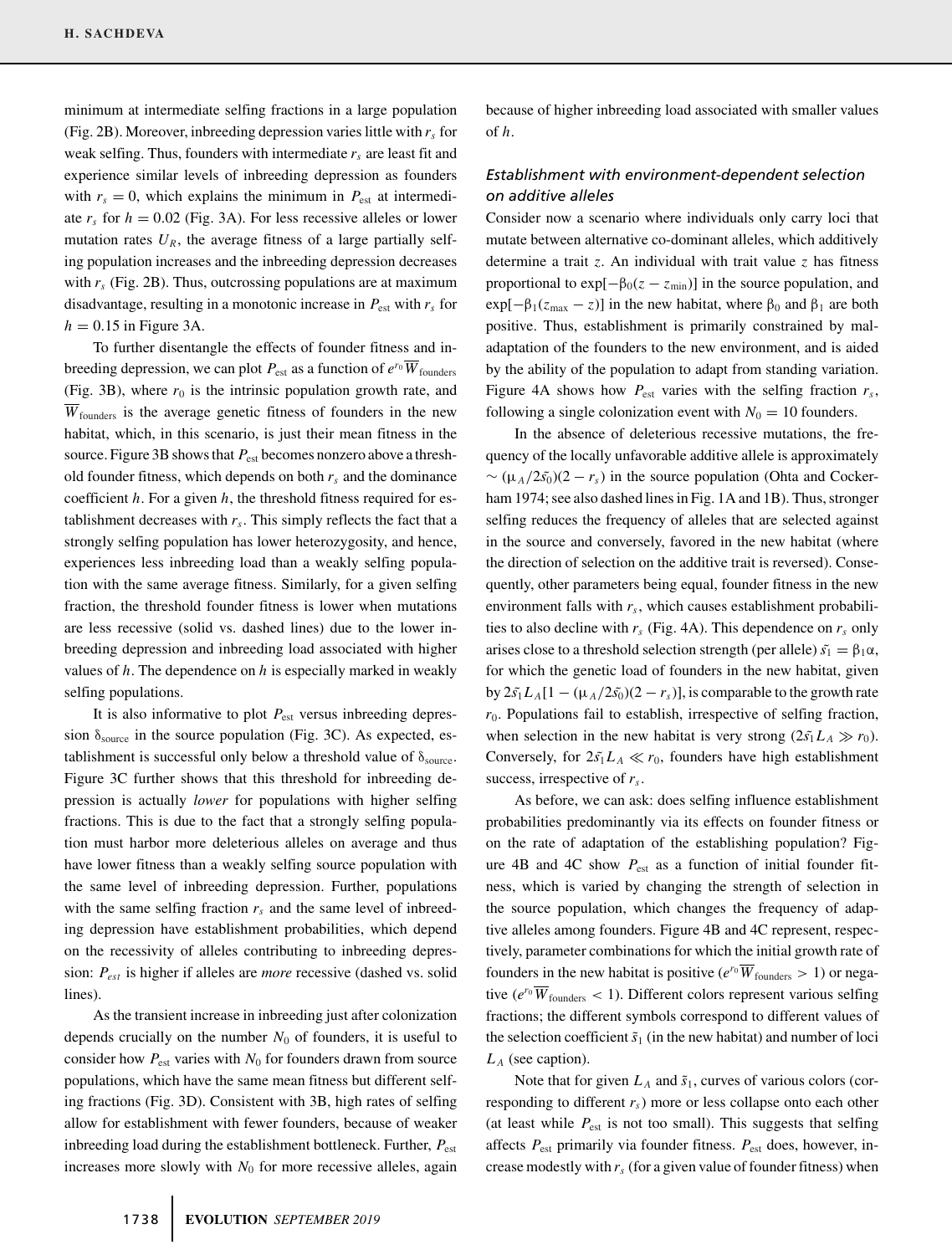

**Figure 4. Establishment scenario where selection acts only on codominant alleles that additively determine a trait under environmentdependent selection.** (A)  $P_{est}$  versus selfing fraction  $r_s$  for different selection strengths (expressed as  $2\tilde{s}_1 L_A$ ) in the new habitat with  $N_0 = 10$  founders.  $P_{est}$  declines with increasing  $r_s$  for intermediate  $25_1L_A$ . Simulation parameters:  $L_A = 1000$ ,  $\mu_A = 10^{-4}$ ,  $\tilde{s}_0 = 0.001$ . (B **and C)** *P***est versus the initial founder fitness in the new habitat, for various** *rs* **(represented by different colors) and various selection** parameters (represented by different symbols). Squares correspond to  $L_A = 100$ ,  $\tilde{s}_1 = 10^{-2}$ ; circles to  $L_A = 100$ ,  $\tilde{s}_1 = 6.25 \times 10^{-3}$ ; triangles to  $L_A = 1000$ ,  $\tilde{s}_1 = 10^{-3}$ ; diamonds to  $L_A = 1000$ ,  $\tilde{s}_1 = 6.25 \times 10^{-4}$ ; with  $U_A = 0.2$  in all four cases. Founder fitness is varied by changing **the strength of selection in the source population, which changes the average frequency of alleles that are favored in the new habitat. Scenarios where the initial growth rate of founders in the new habitat is positive (B) or negative (C) are shown separately. (B)** *P***est versus founder fitness for two selection parameters (represented by circles and triangles, see above) for two values of** *N***<sup>0</sup> is shown; the dashed lines represent predictions of a branching process approximation (see text). (C)** *P***est versus founder fitness for four different selection parameters for** *N***<sup>0</sup> = 10 is shown. It contrasts two different genetic architectures of the selected trait: 1000 loci that are weakly selected in the** *new habitat* **(triangles, diamonds) with 100 loci that are moderately selected (squares, circles). It also contrasts different levels of initial genetic variation: initially rare adaptive alleles (frequencies 0.02 − 0.12, circles and diamonds) versus adaptive alleles initially at intermediate frequency (0.28 − 0.45, squares and triangles). Initial genetic variation is changed by varying the strength of selection in the source population. (D) Main plot: Site frequency spectrum of adaptive alleles at additive loci, 20 generations after the founder event,** for two groups of founders with the same mean fitness ( $e^{r_0}\overline{W}_{\text{founders}} = 0.896$ ), but low ( $r_s = 0.2$ ) or high ( $r_s = 0.8$ ) selfing fractions. Insets show average size  $\overline{N(t)}$  (upper inset) and average load  $\overline{In[W(t)]}$  (lower inset) of the establishing population versus time t for the **two selfing fractions. All quantities are calculated by averaging over those replicates in which the population establishes within 100** generations. Simulation parameters for (D):  $L_A = 100$ ,  $U_A = 0.2$ ,  $\tilde{s}_1 = 0.01$ . Intrinsic growth rate is  $r_0 = 1.1$  and carrying capacity  $K = 1000$ **in all figures.**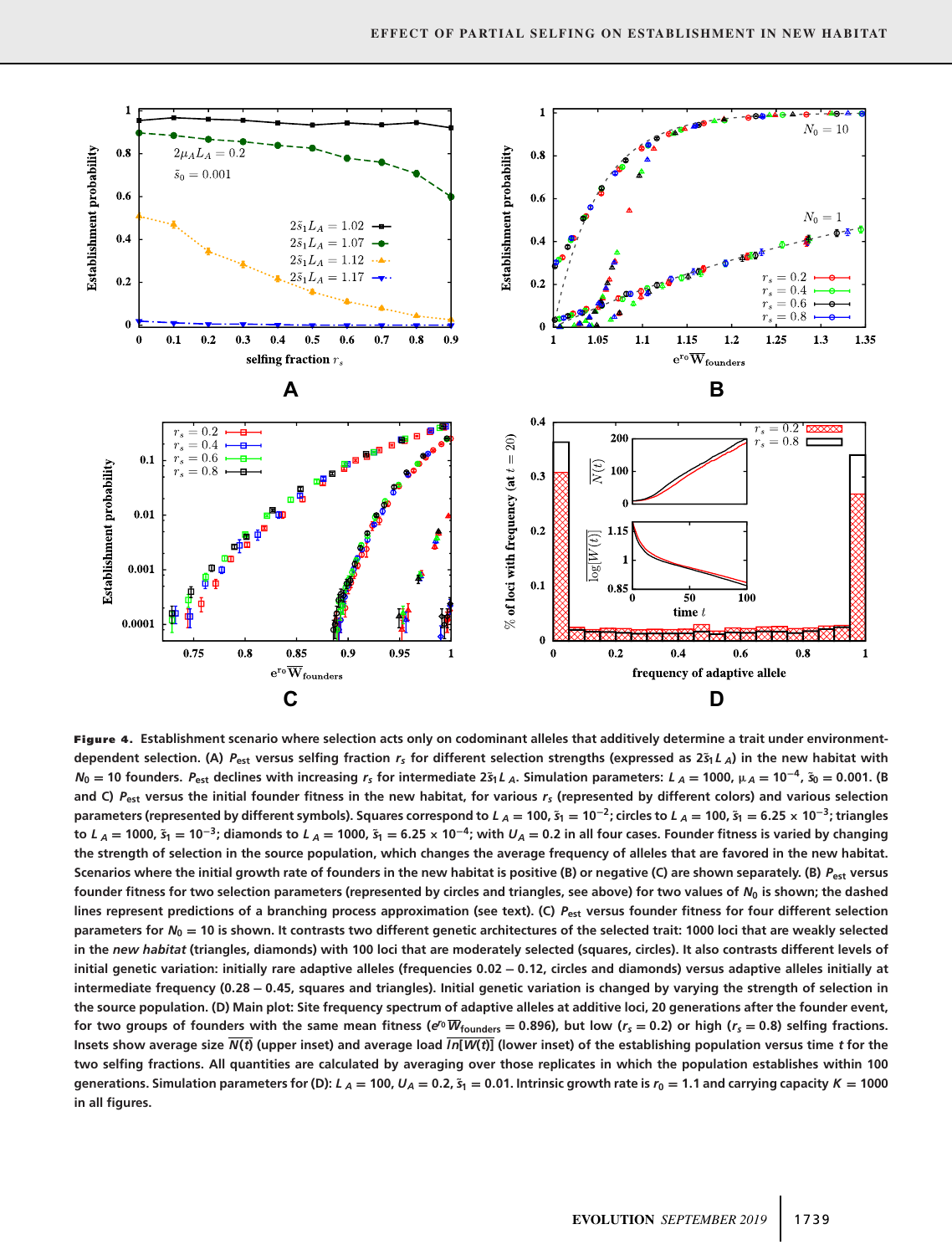$e^{r_0}\overline{W}_{\text{founders}}$  is significantly less than 1 and establishment correspondingly rare. This is most pronounced for moderately strong selection per locus and high initial standing variation (squares in Fig. 4C).

We can further investigate this weak dependence on  $r<sub>s</sub>$  by monitoring the site frequency spectrum (SFS) of adaptive alleles during establishment. Figure 4D compares the SFS within establishing populations initiated by two equally fit groups of founders with different selfing fractions ( $r_s = 0.2$  and 0.8). Higher selfing drives more adaptive alleles close to fixation, but also results in increased fixation of *maladaptive* alleles and depletion of intermediate-frequency polymorphisms that contribute to ongoing adaptive response. These two countervailing effects thus cause the rate of adaptation and population growth to increase only weakly with the selfing fraction (inset, Fig. 4D).

Interestingly, Figure 4B and 4C reveal a marked dependence of establishment probabilities on the genetic architecture of the selected trait, when the initial growth rate of the population is negative or weakly positive. In particular, founders carrying adaptive alleles at a large number of *weakly* selected loci are less likely to establish than equally fit founders carrying adaptive alleles at a smaller number of *moderately* selected loci (circles vs. triangles or squares vs. diamonds in Fig. 4B and 4C). This is due to the fact that weakly selected alleles are rapidly eliminated by drift in the first few generations after the founding event, whereas moderately selected alleles tend to persist long enough for  $N(t)$  to become larger than 1*/s*, whence their frequencies increase in a sustained manner in response to selection.

Genetic architecture has very little effect on  $P_{est}$  if the initial growth rate of founders is significantly positive. In this case, modeling initial establishment as a simple branching process with mean growth rate  $e^{r_0}\overline{W}_{\text{founders}} - 1$  yields an approximate expression for *P*est, which closely matches simulations (dashed lines vs. points in Fig. 4B, see also Supporting Information Section S3). Thus, as expected, adaptation plays little role during initial establishment with highly fit founders.

Figure 4C also compares founders with low versus intermediate frequency adaptive alleles, which corresponds to low versus high additive variation (circles and triangles versus squares and diamonds). For given founder fitness and selfing fraction,  $P_{est}$  is highest for founding cohorts in which additive variation is highest *and* selection per allele strongest (squares in Fig. 4C): then, establishment is moderately likely even for  $e^{r_0} \overline{W}_{\text{founders}} \ll 1$ . However, in general, additive genetic variation by itself does not predict establishment success: for instance, founders with high genetic variation arising from intermediate-frequency polymorphisms at many weakly selected loci (triangles) are less likely to establish than equally fit founders with *lower* genetic variation due to lowfrequency alleles at fewer, moderately selected loci (diamonds).

As before, this is explained by the rapid erosion of variation at weakly selected alleles in a small establishing population.

#### *Establishment with selection on both types of alleles*

Finally, consider establishment scenarios with selection on both unconditionally deleterious, partially recessive alleles, and additive alleles with environment-dependent effects. Figure 5 compares source populations with different total mutation rates  $U_R$ , and hence different magnitudes of genetic load due to partially recessive variants. For each  $U_R$ , we can find the critical environmental selection strength  $\tilde{s}_{1,c}$  (per allele), such that  $P_{est}$  is significant (greater than 0.05), as long as selection per allele in the new habitat is weaker than  $\tilde{s}_{1,c}$  (Fig. 5A). A high value of  $\tilde{s}_{1,c}$  signifies that founders can establish despite a large reversal of environmental selection in the new habitat.

As expected, for any  $r<sub>s</sub>$ , the range of environmental selection strengths, to which a population can adapt, shrinks as *UR* increases. When  $U_R$  is close to zero, outcrossing populations (*rs* ∼ 0) can adapt to slightly larger shifts than highly selfing populations ( $r_s = 0.8$ ). However, for even modest  $U_R$ , founders from the  $r_s = 0.8$  population establish over a larger range of  $\tilde{s}_1$ , due to the significantly lower deleterious recessive load and inbreeding depression in large, highly selfing populations. Note that this is true for both completely recessive  $(h = 0.02, \text{ solid})$ lines in Fig. 5A) and moderately recessive alleles  $(h = 0.2, \text{dotted})$ lines).

We can also measure different components of the genetic load (negative log fitness  $-\ln(W)$ ) associated with founders for parameter combinations with  $P_{est} > 0.05$ . The genetic load is the sum of two components—one arising from deleterious recessive mutations and the other from local maladaptation of the additive trait. The first component has average value  $Ls[p_{11}^R + hp_{01}^R]$ (where  $p_{11}^R$  and  $p_{01}^R$  are the homozygote and heterozygote frequencies of the recessive allele in the source), and the second component has average value  $β_1(z_{max} - \overline{z})$  (where  $\overline{z}$  is the population average of the additive trait in the source). Figure 5B depicts the values of these two components on a two dimensional phase plot: for instance, 10 founders drawn from a source population with  $r_s = 0$  and dominance  $h = 0.02$  of the recessive alleles, establish a viable colony with probability greater than 0.05, only for points (representing the two load components) lying below the solid red line.

Figure 5B shows that the total load is a good predictor of establishment success when deleterious mutations are less recessive and source populations strongly selfing. However, for weakly selfing populations, which suffer significant inbreeding depression due to highly recessive alleles, establishment success cannot be predicted on the basis of the total genetic load of founders, but requires a consideration of individual components of load. Thus, for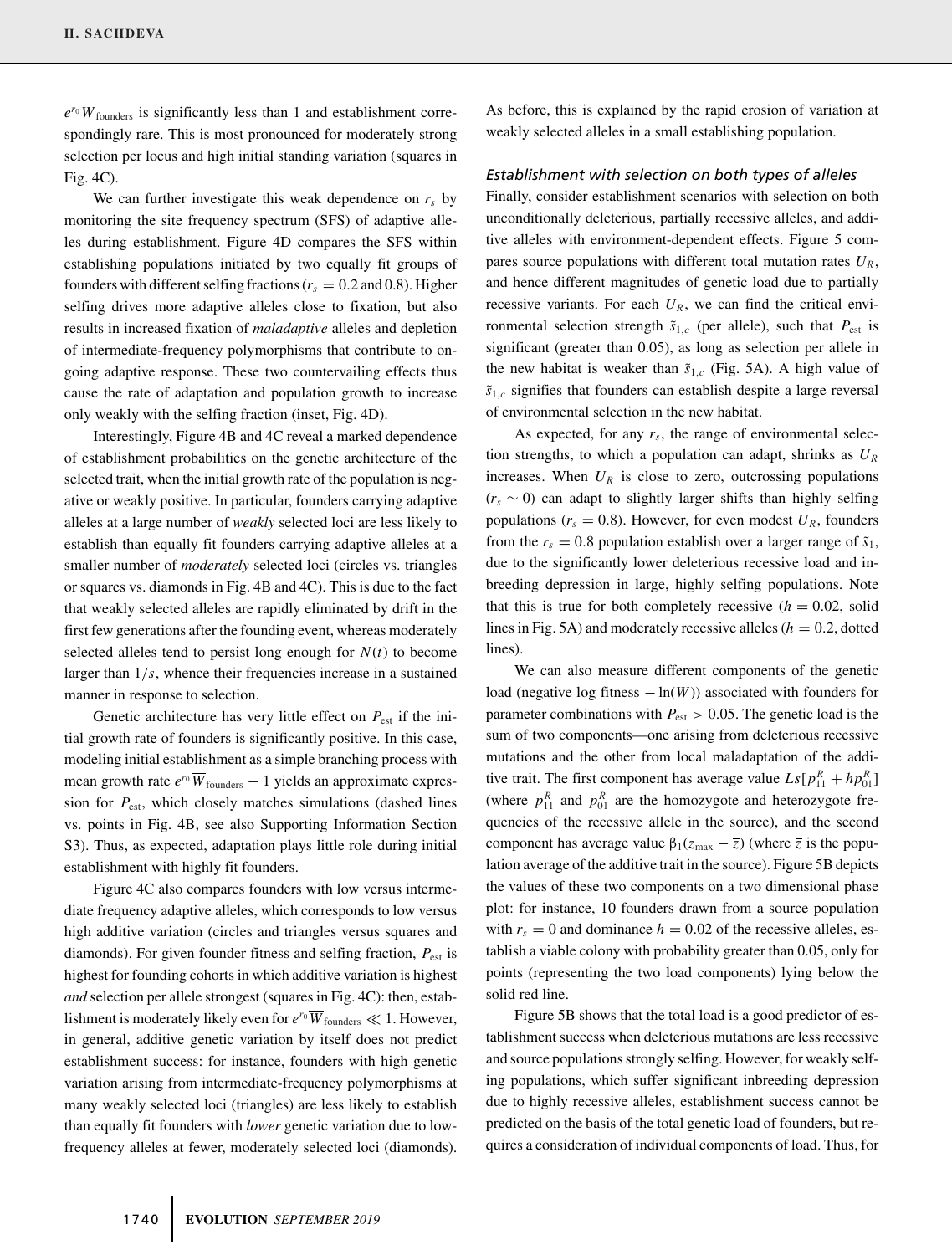

**Figure 5. Phase diagrams showing parameter combinations for which the establishment probability** *P***est is greater than 0.05, when individual genomes contain both partially recessive alleles with environment-independent deleterious effects, and additive alleles with environment-dependent effects. (A) Critical selection strength ˜***s***1,***<sup>c</sup>* **per additive allele in the new habitat versus the total mutation rate**  $U_R$  for partially recessive alleles, for different values of  $r_s$  and *h*. For a given  $U_R$ , the establishment probability  $P_{est}$  is greater than 0.05 only if  $\tilde{s}_1 < \tilde{s}_1$ <sub>c</sub>, that is, in the parameter regions below the corresponding line. (B) The maximum (average) genetic load due to **environmental maladaptation that still allows for establishment (with** *Pest* **> 0.05), as a function of the genetic load due to deleterious recessive alleles. Solid and dashed lines depict phase boundaries when deleterious alleles have dominance values** *h* **= 0.02 and** *h* **= 0.2, respectively; different colors show phase boundaries for different values of** *rs***. Establishment probabilities are obtained as the fraction of successful establishment events out of 1000 independent simulation runs, each initialized by sampling** *N***<sup>0</sup> = 10 founders from the source** population. Growth rate is  $r_0 = 1.1$  and carrying capacity is  $K = 1000$ . Other parameters are as follows:  $L_A = 500$ ,  $\mu_A = 10^{-4}$ ,  $L_R = 2000$ , *s* **= 0.05, ˜***s***<sup>0</sup> = 0.0001.**

low *rs* and *h*, the threshold total fitness required for establishment is significantly higher (i.e., maximum possible load significantly lower) for higher rates of deleterious recessive mutations.

# *Discussion*

Partial selfing is common in various hermaphroditic plant and animal taxa (Goodwillie et al. 2005; Jarne and Auld 2006), although estimating the exact fraction of species with intermediate selfing rates can be challenging (Igic and Kohn 2006). The extent of inbreeding depression in partial selfers may be similar to that in outcrossers, especially among long-lived taxa such as gymnosperms that have high per-generation mutation rates (Winn et al. 2011). This suggests a highly polygenic architecture of inbreeding depression, characterized by selective interference between recessive alleles (Lande et al. 1994), in many natural populations. Extensive work on the genetics of inbreeding depression points toward an important role of both highly recessive lethals and moderately recessive, weakly deleterious alleles (Charlesworth and Willis 2009). More generally, estimates in *Drosophila melanogaster* and *Saccharomyces cerevisiae* reveal a wide distribution of dominance values of deleterious alleles, with a mean of 0.1–0.2 (Agrawal and Whitlock 2011; Peters et al. 2003), and also suggest a negative correlation between the dominance values and selective effects of deleterious alleles (Charlesworth 1979).

The present study represents a preliminary attempt to understand how selfing and polygenic selective architectures together shape eco-evolutionary dynamics during establishment in a new habitat. Our model makes several assumptions about the genetic architecture of the establishing population, whose implications are examined below. First, the model assumes that inbreeding depression and response to environmental selection are due to distinct, nonoverlapping sets of unlinked loci. Second, source populations are assumed to be in *deterministic* mutation-selection balance, with a negligible role for drift. Further, the model assumes directional selection on the environment-dependent trait. Under these assumptions, a high rate of selfing is found to facilitate establishment in several distinct ways.

## **ESTABLISHMENT WITH UNCONDITIONALLY DELETERIOUS RECESSIVE ALLELES**

Large populations harbor a substantial number of deleterious recessive alleles when the genomic rate of deleterious mutations *UR* is high relative to the typical selective effect *hs*. In this scenario, colonies founded by a few individuals may fail due to a kind of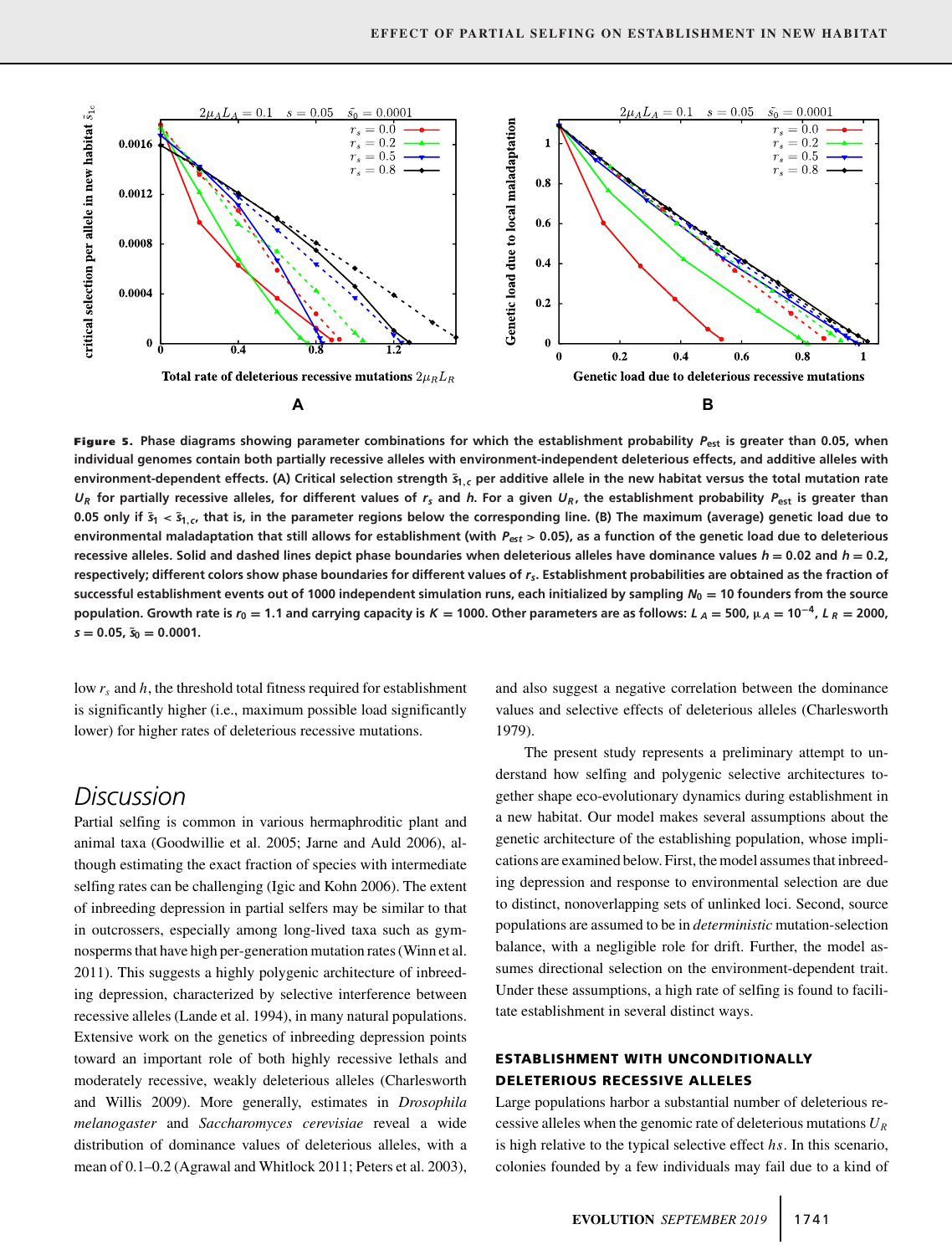genetic Allee effect, wherein an increase in the fraction of selfed individuals (over and above *rs*) or mating between related individuals depresses fitness, which reduces population size and further increases inbreeding, ultimately resulting in extinction. This effect is ameliorated if the source population is itself highly selfing and has low inbreeding depression, which gives highly selfing founders an advantage over equally fit, weakly selfing founders (Fig. 3B).

Our analysis points toward the difficulty of predicting establishment success solely on the basis of average founder fitness or based on inbreeding depression alone. In a partially selfing population with significant selective interference between loci, these two quantities bear no simple relationship to each other, unlike for  $U_R/hs \sim 1$  (Bataillon and Kirkpatrick 2000). Founders with the same average fitness show different degrees of inbreeding depression δ that depend on *s*, *h*, *rs*, and *UR*. Conversely, founders drawn from populations with the same δ have different mean fitness and are thus affected by inbreeding load to different extents. In particular, the threshold fitness required for establishment is higher in selfing versus outcrossing founders with similar levels of inbreeding depression (Fig. 3D). This also suggests that including fitness and inbreeding depression estimates of continental progenitor species in meta-analyses of island populations (Grossenbacher et al. 2017), wherever possible, may help to clarify the mixed evidence for Baker's law (1955).

The success of highly selfing founders in establishing despite the initial bottleneck hinges on the purging of deleterious variants in large source populations at high  $r<sub>s</sub>$ . Purging is less effective, however, when the source population is itself small (Glémin 2003), as is often the case in human-assisted re-introduction of endangered species into new habitats. Understanding how the genetic composition of *small* source populations influences their establishment potential remains an important challenge in conservation biology.

The realized rate of selfing or biparental inbreeding during initial establishment depends crucially on the effective number of founders. In the present model, this is equal to or less than  $2N_0$ , for example, when a population is founded by  $N_0$  seeds of a diploid plant. Alternatively, in populations founded by  $N_0$  fertilized adults (carrying sperm from one or many fathers), the effective number of founders could be larger than 2*N*0. Importantly, our model does not consider true self-incompatibility; thus, founders with  $r_s = 0$ can, nevertheless, self under mate limitation, resulting in a severe *genetic* Allee effect. If founders are obligate outcrossers, then the realized rate of selfing in the new habitat is zero, irrespective of *N*0. In this case, outcrossers suffer less from inbreeding depression during establishment, but are subject to a *demographic* Allee effect, wherein population growth rate is strictly zero for  $N_0 =$ 1. This leads to an even stronger advantage for self-compatible founders for low  $N_0$ .

## **ESTABLISHMENT INVOLVING ENVIRONMENTAL ADAPTATION FROM ADDITIVE VARIATION**

Selfing has a qualitatively different effect when establishment involves environmental adaptation from segregating variants or de novo mutation at additive loci. We have analyzed a specific scenario in which the direction of selection on the environmental trait is reversed in the new habitat, so that the response to selection involves rare or intermediate-frequency variants. A key finding is that for highly polygenic architectures, with weak selection per locus, adaptive response is largely ineffective, so that initial establishment is essentially determined by the initial fitness advantage of founders. Thus, in this regime, selfing fraction influences *P*est only via founder fitness (Fig. 4B and 4C).

For moderate selection per locus (e.g., with less polygenic traits), adaptation plays a more significant role, allowing for establishment despite low founder fitness. In this regime, higher rates of selfing marginally increase establishment probabilities (for a given founder fitness). As a point of reference, note that the fixation probability of co-dominant  $(h = 1/2)$  alleles in a large population of constant size is predicted to be *independent* of selfing fraction (Caballero and Hill 1992; Glémin and Ronfort 2013). However, as evident from Figure 4D, selfing has a modest effect on selected variants in small, growing populations.

In an alternative scenario, where the environmental trait is under stabilizing selection toward different optima in the two habitats, selection on the establishing population would again (initially) be directional, as in the present model. However, adaptive response would now involve both high- and low-frequency variants, and would be constrained to some extent by negative LD between adaptive variants. An additional complication is that, with strong stabilizing selection, co-dominant alleles may also contribute to inbreeding depression: selfed cohorts have higher trait variance and lower fitness than outcrossed cohorts, and thus make a lower genetic contribution to the next generation. As a result, trait variance is predicted to be insensitive to selfing at low selfing rates but purged at higher selfing rates (Lande and Porcher 2015). Understanding how selfing affects establishment success in this scenario via effects on the genetic variation of the founding cohort, as well as on the rate of adaptation during the small population phase, is an interesting avenue for future work.

In general, for traits determined by many small-effect loci, the genotypic values of the offspring of any two individuals are approximately normally distributed (Barton et al. 2017). In the absence of selfing, this allows for an economical description of the eco-evolutionary dynamics of an establishing population within an infinitesimal framework (Barton and Etheridge 2018) using relatively few parameters such as the population size, the mean and variance of the trait under selection, and the distribution of inbreeding coefficients in the population. In principle, this framework can be extended to include selfing (although incorporating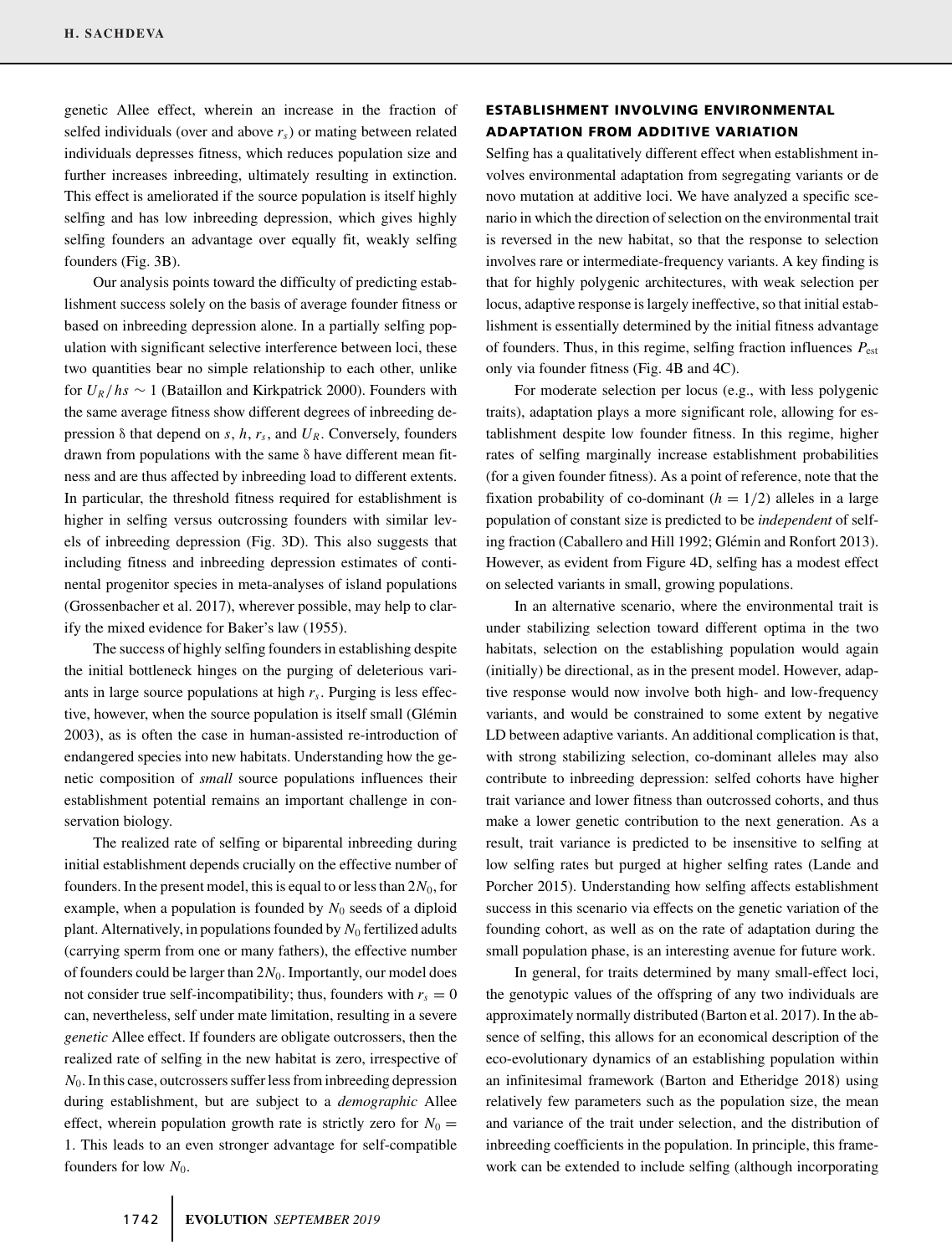dominance within the infinitesimal model is more challenging). A key feature of selfing is that it *redistributes* variance (from within families to between families), unlike inbreeding due to small population sizes (considered by Barton and Etheridge 2018), which reduces both within and between family variance. Thus, the two forms of inbreeding should have qualitatively different effects on establishment.

# **ESTABLISHMENT INVOLVING BOTH INBREEDING DEPRESSION AND ADAPTATION TO A NEW ENVIRONMENT**

Under the assumptions of this model, highly selfing populations establish over a wider parameter region, especially when the total rate  $U_R$  of deleterious mutations is large, and mutations highly recessive. Importantly, with low or intermediate  $r<sub>s</sub>$ , establishment success depends not only on founder fitness, but also on what proportion of fitness loss is due to recessive alleles (Fig. 5B).

The present model makes the convenient assumption that the alleles that contribute to local adaptation and the alleles that are unconditionally deleterious are distinct and unlinked. In reality, variants that affect fitness are often highly pleiotropic. Thus, an alternative model would be one where each of many loci affect multiple traits under stabilizing selection. In this model, most alleles would be deleterious and have recessive effects on fitness *on average*, though with a wide variance of dominance coefficients (Manna et al. 2011). A shift in the selection optima for one or more traits in the new habitat would then necessitate a response from variants with a range of adaptive effects and contributions to inbreeding depression. This model could thus provide an alternative framework for investigating the effects of inbreeding depression and polygenic adaptive response on establishment.

The present model ignores linkage between selected alleles, which could, however, qualitatively change several of our conclusions. When loci are tightly linked, the effective rate of recombination and effective population size are significantly reduced, even in populations with  $r<sub>s</sub>$  not very close to 1, rendering selection against deleterious alleles ineffective (Kamran-Disfani and Agrawal 2014). By the same token, linkage generates Hill–Robertson interference between *adaptive* alleles, which reduces the advantage selfers experience during adaptation from codominant or even mildly recessive alleles (Hartfield and Glémin 2016). Finally, linkage increases hitchhiking of deleterious variants with adaptive alleles, especially in highly selfing populations, which reduces the fixation probability of even slightly recessive adaptive alleles (Hartfield and Glémin 2014; Kamran-Disfani and Agrawal 2014). An interesting question is whether linkage could thus reduce the selfing fraction that is "optimal" for establishment in new habitats.

Although this study does not investigate establishment for  $0.95 < r_s < 1$  (because of the difficulty of efficiently generating equilibrated source populations with selfing fractions in this range), we can venture some hypotheses on the establishment potential of completely selfing founders based on our analysis. For low values of *U/s*, when selective interference between loci is unimportant and population attributes largely predicted by the ILEC approximation across all selfing rates (see Supporting Information Section S2),  $r_s \sim 1$  founders should establish with higher probability than equally fit founders with high (but not complete) selfing. This is because the latter suffer from higher inbreeding load during establishment due to segregation of recessive alleles, but exhibit similar initial adaptive response (which depends very weakly on  $r<sub>s</sub>$  for co-dominant alleles). This is also consistent with observed behavior in Figure 5.

However, in the selective interference regime, completely selfing populations are much less fit than high  $r_s$  populations with similar total mutation rates (Fig. 2C and 2D). Even when comparing founding cohorts with equal fitness, the significant reduction in effective population size close to  $r_s \sim 1$  should severely constrain adaptive response in the establishing population, while also causing more deleterious alleles to fix. This suggests that  $r_s \sim 1$ populations should have lower establishment success than highly selfing populations (with  $r_s$  < 1) for  $U/s \gg 1$ . However, a more comprehensive analysis is required to confirm these hypotheses and understand eco-evolutionary outcomes for  $r_s \sim 1$  populations across different parameter regimes.

Our analysis focused on establishment after a single founder event. A natural extension is to study establishment with steady migration from the source (Barton and Etheridge 2018). Continual gene flow is expected to alleviate the high inbreeding load experienced by predominantly outcrossing populations via heterosis, and thus reduce the advantage of highly selfing founders during initial establishment. On the other hand, a highly selfing population, once established, might better withstand maladaptive gene flow from the mainland and experience less outbreeding depression. An interesting question is whether different mating strategies might be favored by natural selection during different phases of establishment.

For simplicity, the analysis included only two kinds of loci. However, the ILEC approximation provides a computationally frugal way of studying multiple loci with a distribution of selective and dominance effects. Understanding multilocus associations in terms of population structure arising from recent selfing history (Kelly 1999, 2007) is a powerful but relatively underutilized approach for studying partially selfing populations (although see Lande and Porcher 2015). Extending the ILEC (or similar) approximations to predict multilocus associations under more complex forms of selection can provide general insight into how the interaction between population structure and polygenic selection shapes the eco-evolutionary dynamics of partially selfing populations.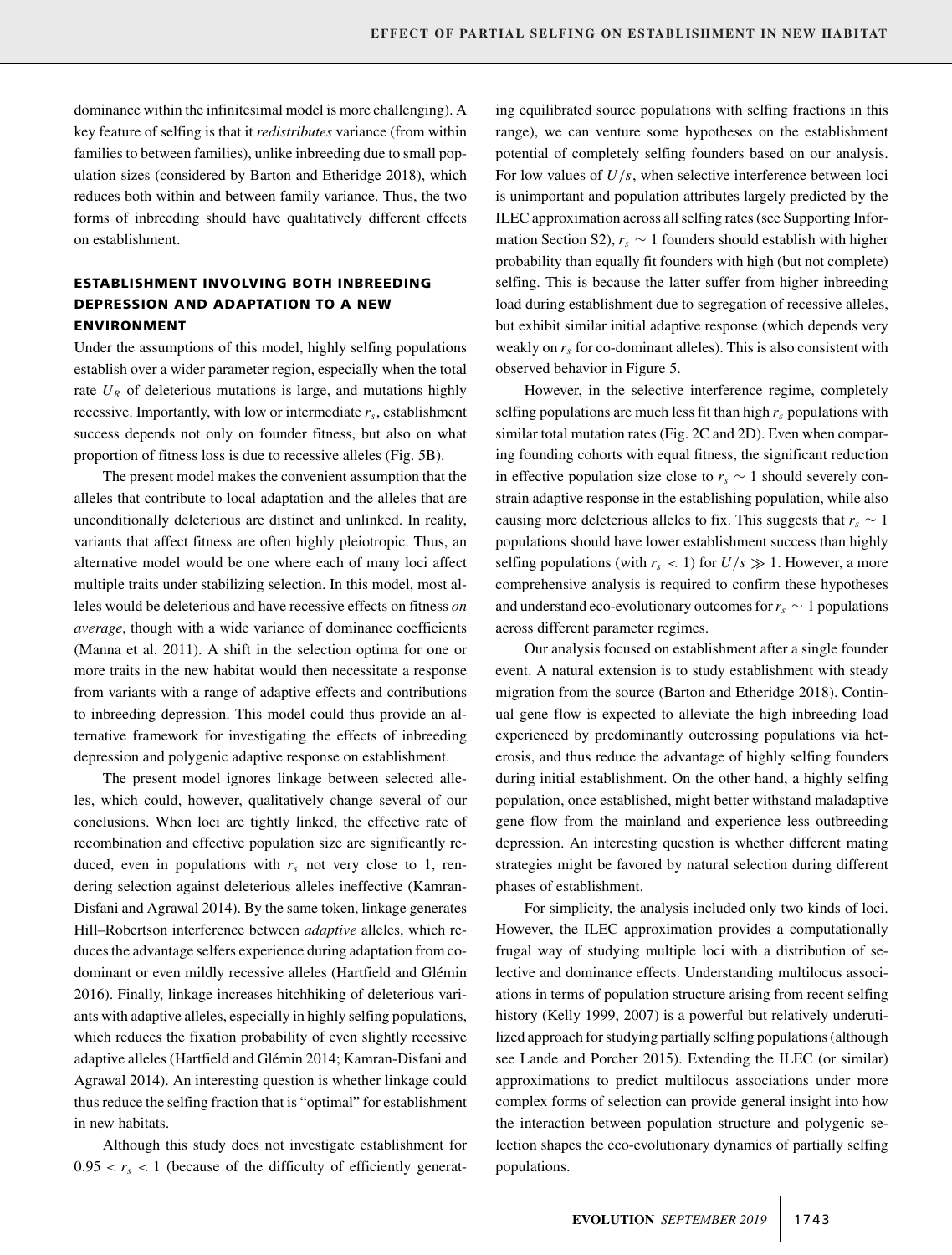#### **AUTHOR CONTRIBUTIONS**

H.S. designed the study, did the simulations and analysis, and wrote the manuscript.

#### **ACKNOWLEDGMENTS**

I thank Nick Barton for very useful suggestions on the model and critical comments on the manuscript.

#### **LITERATURE CITED**

- Agrawal, A. F., and M. C. Whitlock. 2011. Inferences about the distribution of dominance drawn from yeast gene knockout data. Genetics 187:553– 566.
- Abu-Awad, D., and D. Roze. 2018. Effects of partial selfing on the equilibrium genetic variance, mutation load, and inbreeding depression under stabilizing selection. Evolution 72:751–769.
- Baker, H. G. 1955. Self-compatibility and establishment after long-distance dispersal. Evolution 9:347–349.
- Barrett, S. C. H. 1996. The reproductive biology and genetics of island plants. Philos. Trans. R. Soc. Lond. B Biol. Sci. 351:725–733.
- Barton, N. H., and A. M. Etheridge. 2018. Establishment in a new habitat by polygenic adaptation. Theor. Popul. Biol. 122:110–127.
- Barton, N. H., A. M. Etheridge, and A. Véber. 2017. The infinitesimal model: definition, derivation, and implications. Theor. Popul. Biol. 118: 50–73.
- Bataillon, T., and M. Kirkpatrick. 2000. Inbreeding depression due to mildly deleterious mutations in finite populations: size does matter. Genet. Res. 75:75–81.
- Bridle, J. R., and T. H. Vines. 2006. Limits to evolution at range margins: when and why does adaptation fail? Trends Ecol. Evol. 22:140– 147.
- Caballero, A., and W. G. Hill. 1992. Effects of partial inbreeding on fixation rates and variation of mutant genes. Genetics 131:493–507.
- Carlquist, S. 1966. The biota of long-distance dispersal. IV. Genetic systems in the floras of oceanic islands. Evolution 20:433–455.
- Charlesworth, B. 1979. Evidence against Fisher's theory of dominance. Nature 278:848–849.
- Charlesworth, B., M. T. Morgan, and D. Charlesworth. 1991. Multilocus models of inbreeding depression with synergistic selection and partial self-fertilization. Genet. Res. 57:177–194.
- Charlesworth, D., and B. Charlesworth. 1995. Quantitative genetics in plants: the effect of the breeding system on genetic variability. Evolution 49:911–920.
- Charlesworth, D., and J. H. Willis. 2009. The genetics of inbreeding depression. Heredity 10:783–796.
- Charlesworth, D., M. T. Morgan, and B. Charlesworth. 1990. Inbreeding depression, genetic load, and the evolution of out-crossing rates in a multilocus system with no linkage. Evolution 44:1469–1489.
- Charlesworth, D., M. T. Morgan, and B. Charlesworth 1993. Mutation accumulation in finite outbreeding and inbreeding populations. Genet. Res. 61:39–56
- Courchamp, F., T. Clutton-Brock, and B. Grenfell. 1999. Inverse density dependence and the Allee effect. Trends Ecol. Evol. 14:405–410
- Dornier, A., F. Munoz, and P. O. Cheptou. 2008. Allee effect and selffertilization in hermaphrodites: reproductive assurance in a structured metapopulation. Evolution 62:2558–2569.
- Glémin, S. 2003. How are deleterious mutations purged? Drift versus nonrandom mating. Evolution 57:2678–2687.
- Glémin, S., and J. Ronfort. 2013. Adaptation and maladaptation in selfing and outcrossing species: new mutations versus standing genetic variation. Evolution 67:225–240.
- Goodwillie, C., S. Kalisz, and C. G. Eckert. 2005. The evolutionary enigmaof mixed mating systems in plants: occurrence, theoretical explanations, and empirical evidence. Annu. Rev. Ecol. Evol. Syst. 36:47–79.
- Grossenbacher, D. L., Y. Brandvain, J. R. Auld, M. Burd, P. O. Cheptou, J. K. Conner, A. G. Grant, S. M. Hovick, J. R. Pannell, A. Pauw, et al. 2017. Self-compatibility is over-represented on islands. New Phytol. 215:469–478.
- Hartfield, M., and S. Glémin. 2014. Hitchhiking of deleterious alleles and the cost of adaptation in partially selfing species. Genetics 196:281– 293.
- ———. 2016. Limits to adaptation in partially selfing species. Genetics 203:959–974.
- Igic, B., and J. R. Kohn. 2006. The distribution of plant mating systems: study bias against obligately outcrossing species. Evolution 60:1098–1103.
- Jarne, P., and J. R. Auld. 2006. Animals mix it up too: the distribution of selffertilization among hermaphroditic animals. Evolution 60:1816–1824
- Kamran-Disfani, A., and A. F. Agrawal. 2014. Selfing, adaptation and background selection in finite populations. J. Evol. Biol. 27:1360– 1371.
- Kawecki, T.J. 2008. Adaptation to marginal habitats. Annu. Rev. Ecol. Syst. 39:321–342
- Kelly, J. K. 1999. Response to selection in partially self-fertilizing populations. I. Selection on a single trait. Evolution 53:336–349.
- -. 2007. Mutation-selection balance in mixed mating populations. J. Theor. Biol. 246:355–365.
- Kirkpatrick, M., and N. H. Barton. 1997. Evolution of a species range. Am. Nat. 150:1–23
- Kondrashov, A. S. 1985. Deleterious mutations as an evolutionary factor. II. Facultative apomixis and selfing. Genetics 111:635–653.
- Lande, R., and E. Porcher. 2015. Maintenance of quantitative genetic variance under partial self-fertilization, with implications for the evolution of selfing. Genetics 200:891–906.
- Lande, R., and D. W. Schemske. 1985. The evolution of self-fertilization and inbreeding depression in plants. I. Genetic models. Evolution 39: 24–40.
- Lande, R., D.W. Schemske, and S. T. Schultz. 1994. High inbreeding depression, selective interference among loci, and the threshold selfing rate for purging recessive lethal mutations. Evolution 48:965–978.
- Manna, F., G. Martin, and T. Lenormand. 2011. Fitness landscapes: an alternative theory for the dominance of mutation. Genetics 189:923–937.
- Ohta, T., and C. C. Cockerham. 1974. Detrimental genes with partial selfing and effects on a neutral locus. Genet. Res. 23:191–200.
- Pannell, J. R., J. R. Auld, Y. Brandvain, M. Burd, J. W. Busch, P. Cheptou, J. K. Conner, E. E. Goldberg, A. Grant, D. L. Grossenbacher, et al. 2015. The scope of Baker's law. New Phytol. 208:656–667.
- Peters, A. D., D. L. Halligan, M. C. Whitlock, and P. D. Keightley. 2003. Dominance and overdominance of mildly deleterious induced mutations for fitness traits in *Caenorhabditis elegans*. Genetics 165:589–599.
- Peterson, M. L., and K. M. Kay. 2014. Mating system plasticity promotes persistence and adaptation of colonizing populations of hermaphroditic angiosperms. Am. Nat. 185:28–43.
- Polechova, J., and N.H. Barton. 2015. Limits to adaptation along environmental gradients. Proc. Natl. Acad. Sci. USA 112:6401–6406.
- Roze, D. 2015. Effects of interference between selected loci on the mutation load, inbreeding depression and heterosis. Genetics 201:745–757.
- Tufto, J. 2001. Effects of releasing maladapted individuals: a demographicevolutionary model. Am. Nat. 158:331–340.
- Uecker, H. 2017. Evolutionary rescue in randomly mating, selfing, and clonal populations. Evolution 71:845–858
- Weir, B. S., and C. C. Cockerham. 1973. Mixed self and random mating at two loci. Genet. Res. 21:247–262.